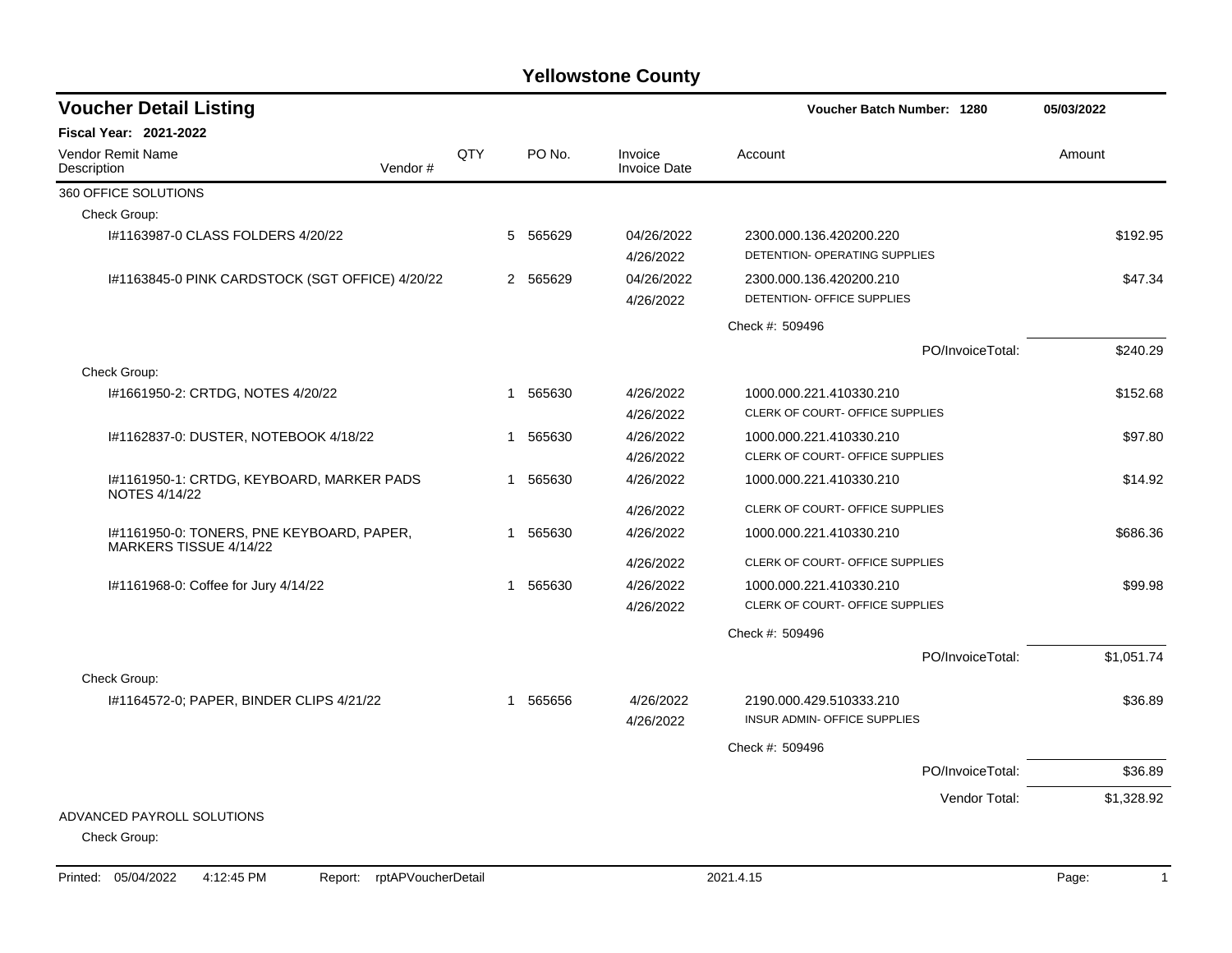|                                               |                    |              |              | <b>Yellowstone County</b>      |                                                                  |                         |
|-----------------------------------------------|--------------------|--------------|--------------|--------------------------------|------------------------------------------------------------------|-------------------------|
| <b>Voucher Detail Listing</b>                 |                    |              |              |                                | Voucher Batch Number: 1280                                       | 05/03/2022              |
| <b>Fiscal Year: 2021-2022</b>                 |                    |              |              |                                |                                                                  |                         |
| Vendor Remit Name<br>Description              | Vendor#            | QTY          | PO No.       | Invoice<br><b>Invoice Date</b> | Account                                                          | Amount                  |
| 1#537 PR SVC K.W. 4/16-4/30/22                |                    | 1            | 565689       | 04/27/2022<br>4/27/2022        | 7301.000.725.430900.398<br>CUSTER CEM- VAR CONTRACT SVC          | \$239.75                |
| 1#537 PR SVC M.P. 4/16-4/30/22                |                    | 1            | 565689       | 04/27/2022<br>4/27/2022        | 7301.000.725.430900.398<br>CUSTER CEM-VAR CONTRACT SVC           | \$171.25                |
|                                               |                    |              |              |                                | Check #: 509497                                                  |                         |
|                                               |                    |              |              |                                | PO/InvoiceTotal:                                                 | \$411.00                |
| Check Group:                                  |                    |              |              |                                |                                                                  |                         |
| 1#538 PR SVC L.S. 4/1-4/30/2022               |                    | 250          | 565690       | 4/27/2022<br>4/27/2022         | 7302.000.726.430900.397<br>HUNTLEY PROJ CEM- FIXED CONTRACT SVCS | \$337.50                |
| 1#538 PR SVC M.H. 4/1-4/30/2022               |                    | 500          | 565690       | 4/27/2022<br>4/27/2022         | 7302.000.726.430900.397<br>HUNTLEY PROJ CEM- FIXED CONTRACT SVCS | \$675.00                |
| I#538 PR SVC R.P. 4/1-4/30/2022               |                    |              | 737.5 565690 | 4/27/2022<br>4/27/2022         | 7302.000.726.430900.397<br>HUNTLEY PROJ CEM- FIXED CONTRACT SVCS | \$995.63                |
|                                               |                    |              |              |                                | Check #: 509497                                                  |                         |
|                                               |                    |              |              |                                | PO/InvoiceTotal:                                                 | \$2,008.13              |
|                                               |                    |              |              |                                | Vendor Total:                                                    | \$2,419.13              |
| ANGEL LIND'S DAIRY INC                        |                    |              |              |                                |                                                                  |                         |
| Check Group:                                  |                    |              |              |                                |                                                                  |                         |
| I#8014197 A#YOUTHS Dairy 4/26/22              |                    | 1            | 565654       | 04/26/2022<br>4/26/2022        | 2399.000.235.420250.223<br>YSC-FOOD                              | \$145.60                |
|                                               |                    |              |              |                                | Check #: 509498                                                  |                         |
|                                               |                    |              |              |                                | PO/InvoiceTotal:                                                 | \$145.60                |
|                                               |                    |              |              |                                | Vendor Total:                                                    | \$145.60                |
| <b>BAKER, RONI</b>                            | 041925             |              |              |                                |                                                                  |                         |
| Check Group:                                  |                    |              |              |                                |                                                                  |                         |
| Reimburse Baker for beaver skull for teaching |                    | $\mathbf{1}$ | 565673       | 04/26/2022<br>4/26/2022        | 2290.000.410.450400.220<br>EXTENSION- OPERATING SUPPLIES         | \$52.90                 |
|                                               |                    |              |              |                                | Check #: 509499                                                  |                         |
|                                               |                    |              |              |                                | PO/InvoiceTotal:                                                 | \$52.90                 |
|                                               |                    |              |              |                                | Vendor Total:                                                    | \$52.90                 |
| Printed: 05/04/2022<br>4:12:45 PM<br>Report:  | rptAPVoucherDetail |              |              |                                | 2021.4.15                                                        | Page:<br>$\overline{2}$ |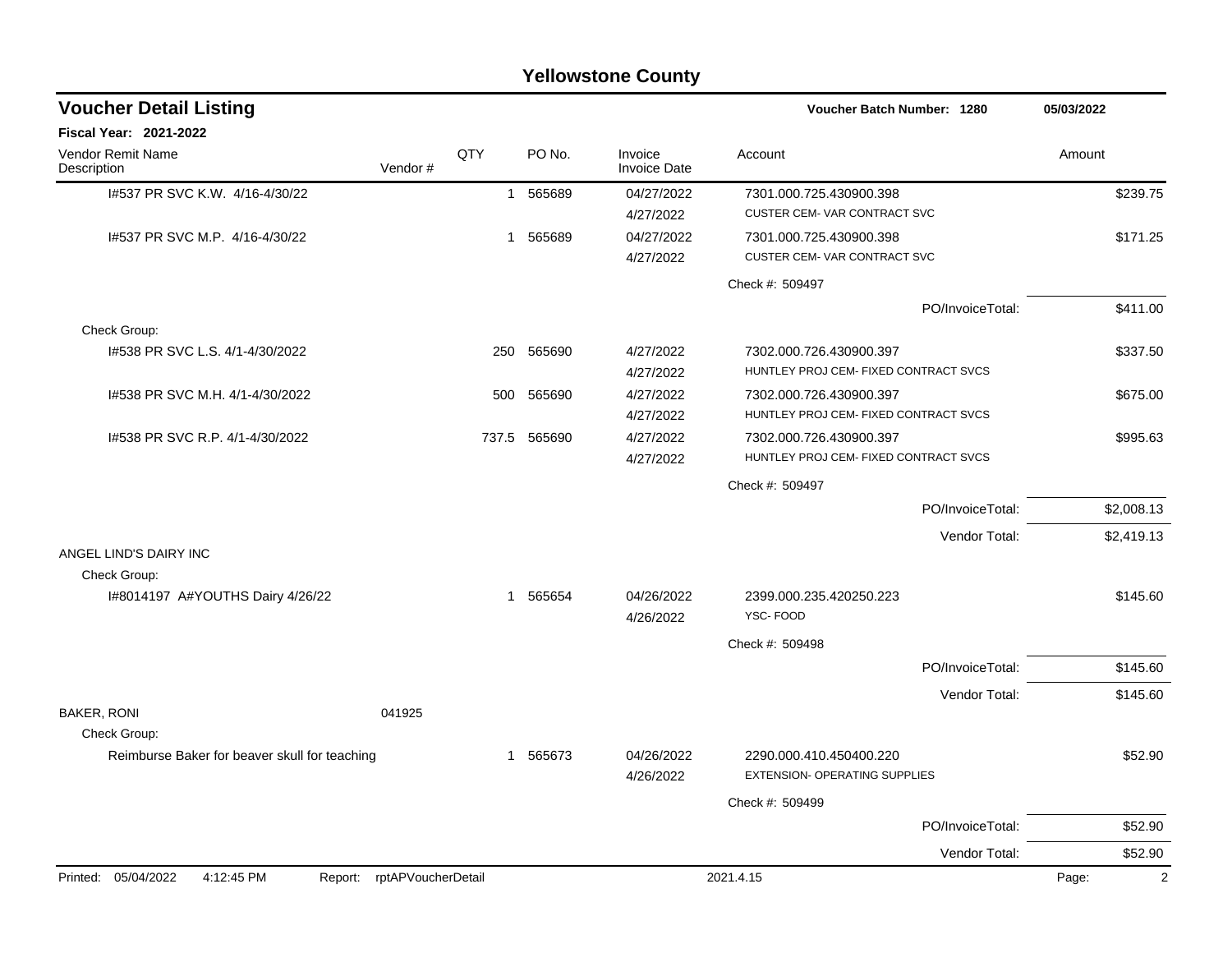| <b>Voucher Detail Listing</b>                         |                            |     |           |                                |                                                              | Voucher Batch Number: 1280 |          |  |
|-------------------------------------------------------|----------------------------|-----|-----------|--------------------------------|--------------------------------------------------------------|----------------------------|----------|--|
| <b>Fiscal Year: 2021-2022</b>                         |                            |     |           |                                |                                                              |                            |          |  |
| Vendor Remit Name<br>Description                      | Vendor#                    | QTY | PO No.    | Invoice<br><b>Invoice Date</b> | Account                                                      |                            | Amount   |  |
| BALCO UNIFORM CO INC                                  | 041513                     |     |           |                                |                                                              |                            |          |  |
| Check Group:                                          |                            |     |           |                                |                                                              |                            |          |  |
| I#66262-1 NAMETAPE (WEBB) 3/10/22                     |                            |     | 1 565652  | 04/26/2022<br>4/26/2022        | 2300.000.136.420200.229<br>DETENTION- CLOTHING/UNIFORM STAFF |                            | \$10.57  |  |
|                                                       |                            |     |           |                                | Check #: 509500                                              |                            |          |  |
|                                                       |                            |     |           |                                |                                                              | PO/InvoiceTotal:           | \$10.57  |  |
| Check Group:                                          |                            |     |           |                                |                                                              |                            |          |  |
| I#66375: Ballistic vest for civil new hire DB 4/26/22 |                            |     | 1 565714  | 04/27/2022<br>4/27/2022        | 2300.000.130.420110.226<br>ADMIN- CLOTHING & UNIFORMS        |                            | \$610.00 |  |
|                                                       |                            |     |           |                                | Check #: 509500                                              |                            |          |  |
|                                                       |                            |     |           |                                |                                                              | PO/InvoiceTotal:           | \$610.00 |  |
|                                                       |                            |     |           |                                |                                                              | Vendor Total:              | \$620.57 |  |
| <b>BAPTISTE, WILLIAM</b>                              |                            |     |           |                                |                                                              |                            |          |  |
| Check Group:                                          |                            |     |           |                                |                                                              |                            |          |  |
| 4/15/2022: CR-2020-776 Howard 1 Day Jury Trial        |                            | 1.  | 565685    | 04/27/2022<br>4/27/2022        | 1000.000.121.410340.394<br>JP- WITNESS & JURY FEES           |                            | \$12.00  |  |
| Mileage: 12                                           |                            |     | 12 565685 | 04/27/2022                     | 1000.000.121.410340.394                                      |                            | \$7.02   |  |
|                                                       |                            |     |           | 4/27/2022                      | JP- WITNESS & JURY FEES                                      |                            |          |  |
|                                                       |                            |     |           |                                | Check #: 509501                                              |                            |          |  |
|                                                       |                            |     |           |                                |                                                              | PO/InvoiceTotal:           | \$19.02  |  |
|                                                       |                            |     |           |                                |                                                              | Vendor Total:              | \$19.02  |  |
| BLANKENSHIP, AIMEE                                    |                            |     |           |                                |                                                              |                            |          |  |
| Check Group:                                          |                            |     |           |                                |                                                              |                            |          |  |
| 4/15/2022: CR-2020-776 Howard 1 Day Jury Trial        |                            | 1   | 565691    | 04/27/2022<br>4/27/2022        | 1000.000.121.410340.394<br>JP- WITNESS & JURY FEES           |                            | \$12.00  |  |
| Mileage: 20                                           |                            |     | 20 565691 | 04/27/2022                     | 1000.000.121.410340.394                                      |                            | \$11.70  |  |
|                                                       |                            |     |           | 4/27/2022                      | JP- WITNESS & JURY FEES                                      |                            |          |  |
|                                                       |                            |     |           |                                | Check #: 509502                                              |                            |          |  |
|                                                       |                            |     |           |                                |                                                              | PO/InvoiceTotal:           | \$23.70  |  |
|                                                       |                            |     |           |                                |                                                              | Vendor Total:              | \$23.70  |  |
| Printed: 05/04/2022<br>4:12:45 PM                     | Report: rptAPVoucherDetail |     |           |                                | 2021.4.15                                                    |                            | Page:    |  |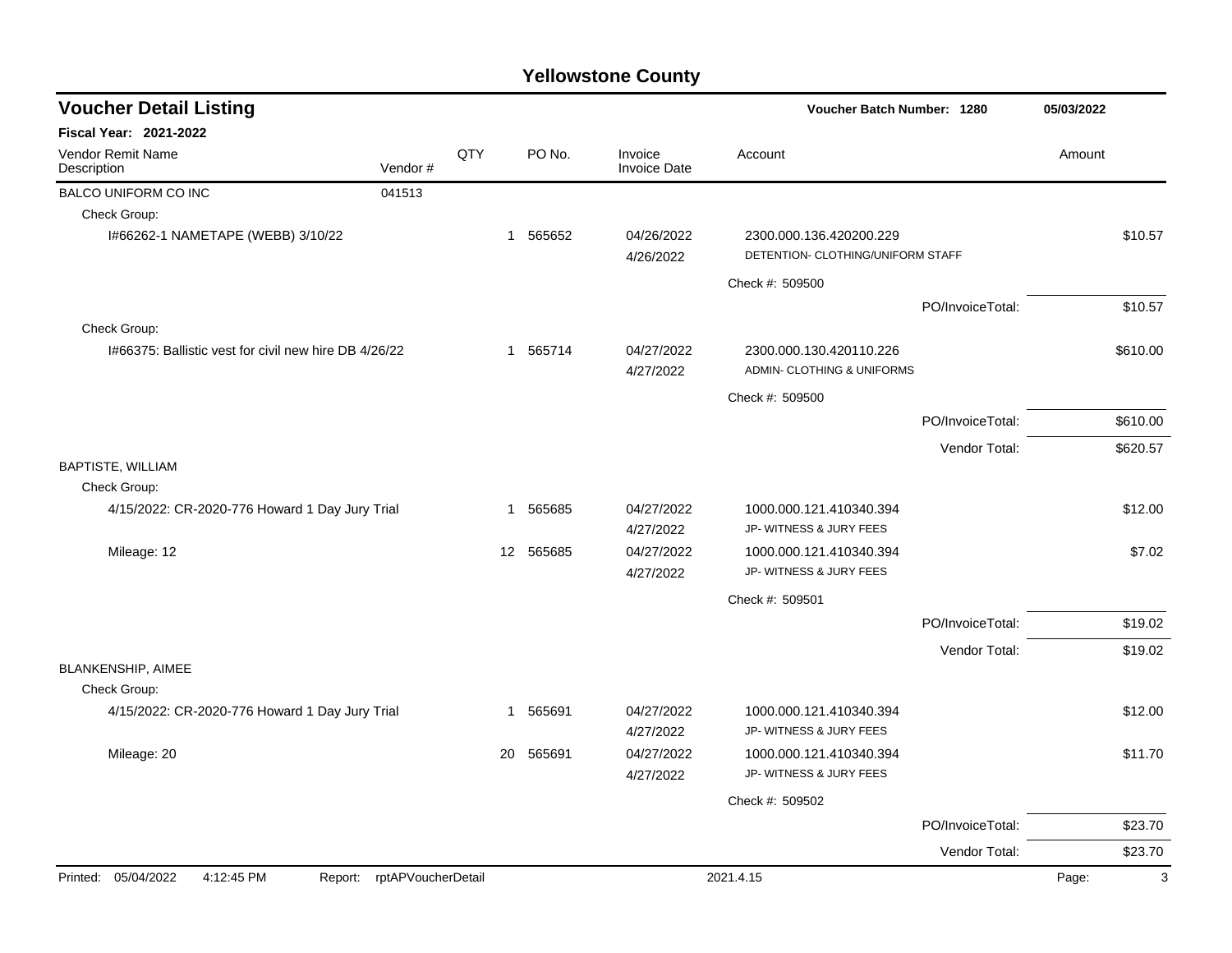| <b>Voucher Detail Listing</b>                           |         |     |             |           |                                |                         | Voucher Batch Number: 1280 |        |         |
|---------------------------------------------------------|---------|-----|-------------|-----------|--------------------------------|-------------------------|----------------------------|--------|---------|
| Fiscal Year: 2021-2022                                  |         |     |             |           |                                |                         |                            |        |         |
| Vendor Remit Name<br>Description                        | Vendor# | QTY |             | PO No.    | Invoice<br><b>Invoice Date</b> | Account                 |                            | Amount |         |
| <b>BLATTER, SHANLEE</b>                                 |         |     |             |           |                                |                         |                            |        |         |
| Check Group:                                            |         |     |             |           |                                |                         |                            |        |         |
| 4/15/2022: CR-2020-776 Howard 1 Day Jury Trial          |         |     | $\mathbf 1$ | 565687    | 04/27/2022                     | 1000.000.121.410340.394 |                            |        | \$12.00 |
|                                                         |         |     |             |           | 4/27/2022                      | JP- WITNESS & JURY FEES |                            |        |         |
| Mileage: 16                                             |         |     | 16          | 565687    | 04/27/2022                     | 1000.000.121.410340.394 |                            |        | \$9.36  |
|                                                         |         |     |             |           | 4/27/2022                      | JP- WITNESS & JURY FEES |                            |        |         |
|                                                         |         |     |             |           |                                | Check #: 509503         |                            |        |         |
|                                                         |         |     |             |           |                                |                         | PO/InvoiceTotal:           |        | \$21.36 |
|                                                         |         |     |             |           |                                |                         | Vendor Total:              |        | \$21.36 |
| BRENNAN, RICHARD P                                      |         |     |             |           |                                |                         |                            |        |         |
| Check Group:                                            |         |     |             |           |                                |                         |                            |        |         |
| 4/15/2022: CR-2020-776 Howard 1 Day Jury Trial          |         |     | -1          | 565708    | 04/27/2022                     | 1000.000.121.410340.394 |                            |        | \$12.00 |
|                                                         |         |     |             |           | 4/27/2022                      | JP- WITNESS & JURY FEES |                            |        |         |
| Mileage: 16                                             |         |     | 16          | 565708    | 04/27/2022                     | 1000.000.121.410340.394 |                            |        | \$9.36  |
|                                                         |         |     |             |           | 4/27/2022                      | JP- WITNESS & JURY FEES |                            |        |         |
|                                                         |         |     |             |           |                                | Check #: 509504         |                            |        |         |
|                                                         |         |     |             |           |                                |                         | PO/InvoiceTotal:           |        | \$21.36 |
|                                                         |         |     |             |           |                                |                         | Vendor Total:              |        | \$21.36 |
| COLLINS, JENSEN                                         |         |     |             |           |                                |                         |                            |        |         |
| Check Group:                                            |         |     |             |           |                                |                         |                            |        |         |
| 4/15/2022: CR-2020-776 Howard 1 Day Jury Trial - Served |         |     |             | 1 565709  | 04/27/2022                     | 1000.000.121.410340.394 |                            |        | \$25.00 |
|                                                         |         |     |             |           | 4/27/2022                      | JP- WITNESS & JURY FEES |                            |        |         |
| Mileage: 12                                             |         |     |             | 12 565709 | 04/27/2022                     | 1000.000.121.410340.394 |                            |        | \$7.02  |
|                                                         |         |     |             |           | 4/27/2022                      | JP- WITNESS & JURY FEES |                            |        |         |
|                                                         |         |     |             |           |                                | Check #: 509505         |                            |        |         |
|                                                         |         |     |             |           |                                |                         | PO/InvoiceTotal:           |        | \$32.02 |
|                                                         |         |     |             |           |                                |                         | Vendor Total:              |        | \$32.02 |
| DOZHIER, STEVE E                                        |         |     |             |           |                                |                         |                            |        |         |
|                                                         |         |     |             |           |                                |                         |                            |        |         |

Check Group: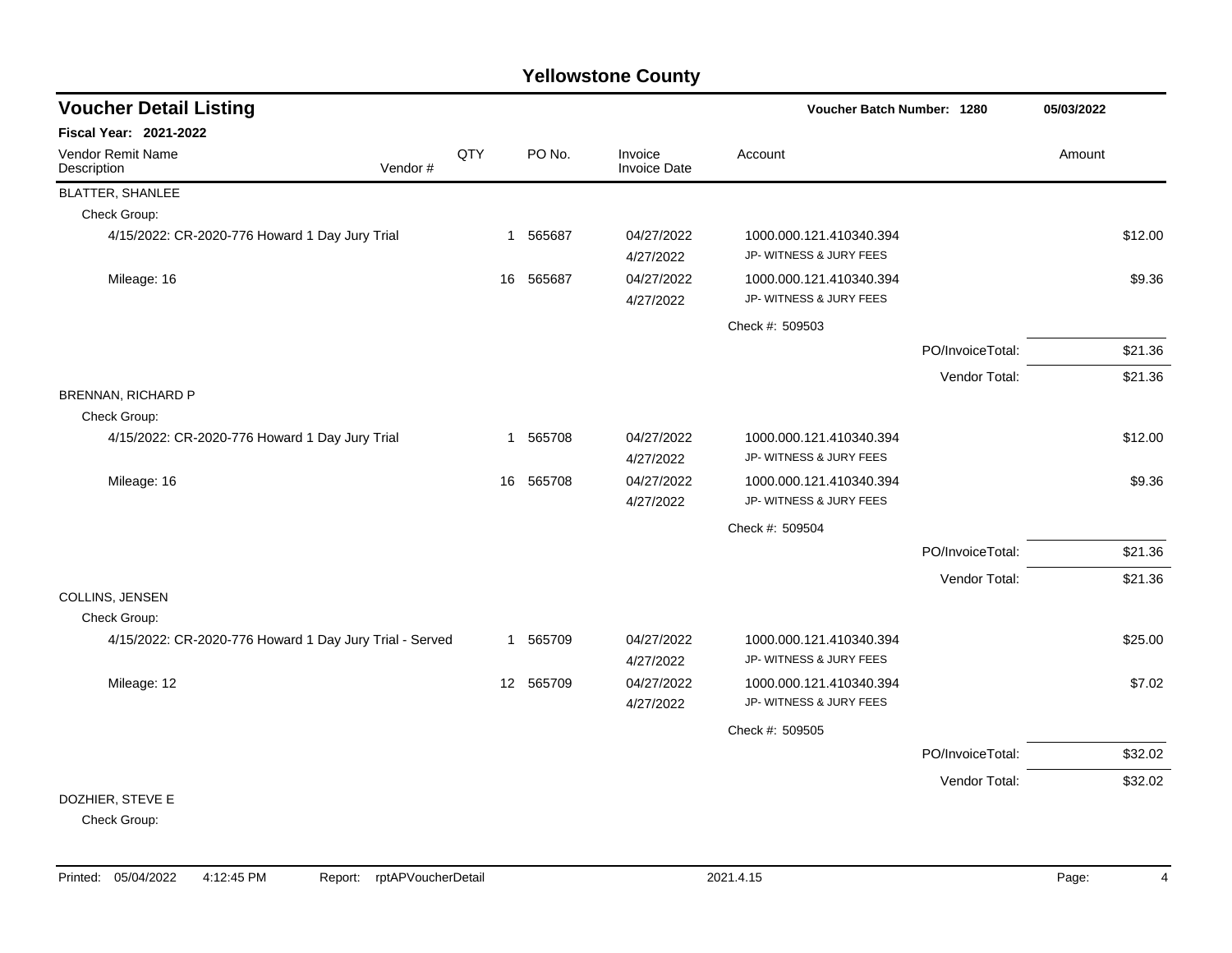| <b>Voucher Detail Listing</b>                                      |     |                        |                                | Voucher Batch Number: 1280                            | 05/03/2022       |            |
|--------------------------------------------------------------------|-----|------------------------|--------------------------------|-------------------------------------------------------|------------------|------------|
| <b>Fiscal Year: 2021-2022</b>                                      |     |                        |                                |                                                       |                  |            |
| Vendor Remit Name<br>Description<br>Vendor#                        | QTY | PO No.                 | Invoice<br><b>Invoice Date</b> | Account                                               |                  | Amount     |
| 4/15/2022: CR-2020-776 Howard 1 Day Jury Trial                     |     | 565692<br>$\mathbf{1}$ | 04/27/2022                     | 1000.000.121.410340.394                               |                  | \$12.00    |
|                                                                    |     |                        | 4/27/2022                      | JP- WITNESS & JURY FEES                               |                  |            |
| Mileage: 12                                                        |     | 12 565692              | 04/27/2022                     | 1000.000.121.410340.394                               |                  | \$7.02     |
|                                                                    |     |                        | 4/27/2022                      | JP- WITNESS & JURY FEES                               |                  |            |
|                                                                    |     |                        |                                | Check #: 509506                                       |                  |            |
|                                                                    |     |                        |                                |                                                       | PO/InvoiceTotal: | \$19.02    |
|                                                                    |     |                        |                                |                                                       | Vendor Total:    | \$19.02    |
| EPHUS 21 LLC                                                       |     |                        |                                |                                                       |                  |            |
| Check Group:                                                       |     |                        |                                |                                                       |                  |            |
| I#1690 Secret Shopper Shinedown 4/5/22                             |     | 565715<br>$\mathbf 1$  | 04/27/2022                     | 5810.000.555.460442.398                               |                  | \$1,750.00 |
|                                                                    |     |                        | 4/27/2022                      | METRA MARKETING- VARIABLE CONTRACT<br><b>SERVICES</b> |                  |            |
| I#1690 Secret Shopper Travel Meals & Hotel Exp 4/5/22<br>Shinedown |     | 1 565715               | 04/27/2022                     | 5810.000.555.460442.398                               |                  | \$1,023.53 |
|                                                                    |     |                        | 4/27/2022                      | METRA MARKETING- VARIABLE CONTRACT<br><b>SERVICES</b> |                  |            |
|                                                                    |     |                        |                                | Check #: 509507                                       |                  |            |
|                                                                    |     |                        |                                |                                                       | PO/InvoiceTotal: | \$2,773.53 |
|                                                                    |     |                        |                                |                                                       | Vendor Total:    | \$2,773.53 |
| ETTER, CHRISTOPHER                                                 |     |                        |                                |                                                       |                  |            |
| Check Group:                                                       |     |                        |                                |                                                       |                  |            |
| PERDIEM, MSTOA HELENA 2022 05/23-05/27/22. C.E.                    |     | 565663<br>-1           | 04/26/2022<br>4/26/2022        | 2300.000.130.420110.370<br><b>ADMIN-TRAVEL</b>        |                  | \$236.00   |
|                                                                    |     |                        |                                | Check #: 509508                                       |                  |            |
|                                                                    |     |                        |                                |                                                       | PO/InvoiceTotal: | \$236.00   |
|                                                                    |     |                        |                                |                                                       | Vendor Total:    | \$236.00   |
| FOURNIER, JOSEPH C                                                 |     |                        |                                |                                                       |                  |            |
| Check Group:                                                       |     |                        |                                |                                                       |                  |            |
| 4/15/2022: CR-2020-776 Howard 1 Day Jury Trial                     |     | 565693<br>1            | 04/27/2022                     | 1000.000.121.410340.394                               |                  | \$12.00    |
|                                                                    |     |                        | 4/27/2022                      | JP- WITNESS & JURY FEES                               |                  |            |
| Mileage: 16                                                        |     | 565693<br>16           | 04/27/2022                     | 1000.000.121.410340.394                               |                  | \$9.36     |
|                                                                    |     |                        | 4/27/2022                      | JP- WITNESS & JURY FEES                               |                  |            |
| Printed: 05/04/2022<br>4:12:45 PM<br>rptAPVoucherDetail<br>Report: |     |                        |                                | 2021.4.15                                             |                  | 5<br>Page: |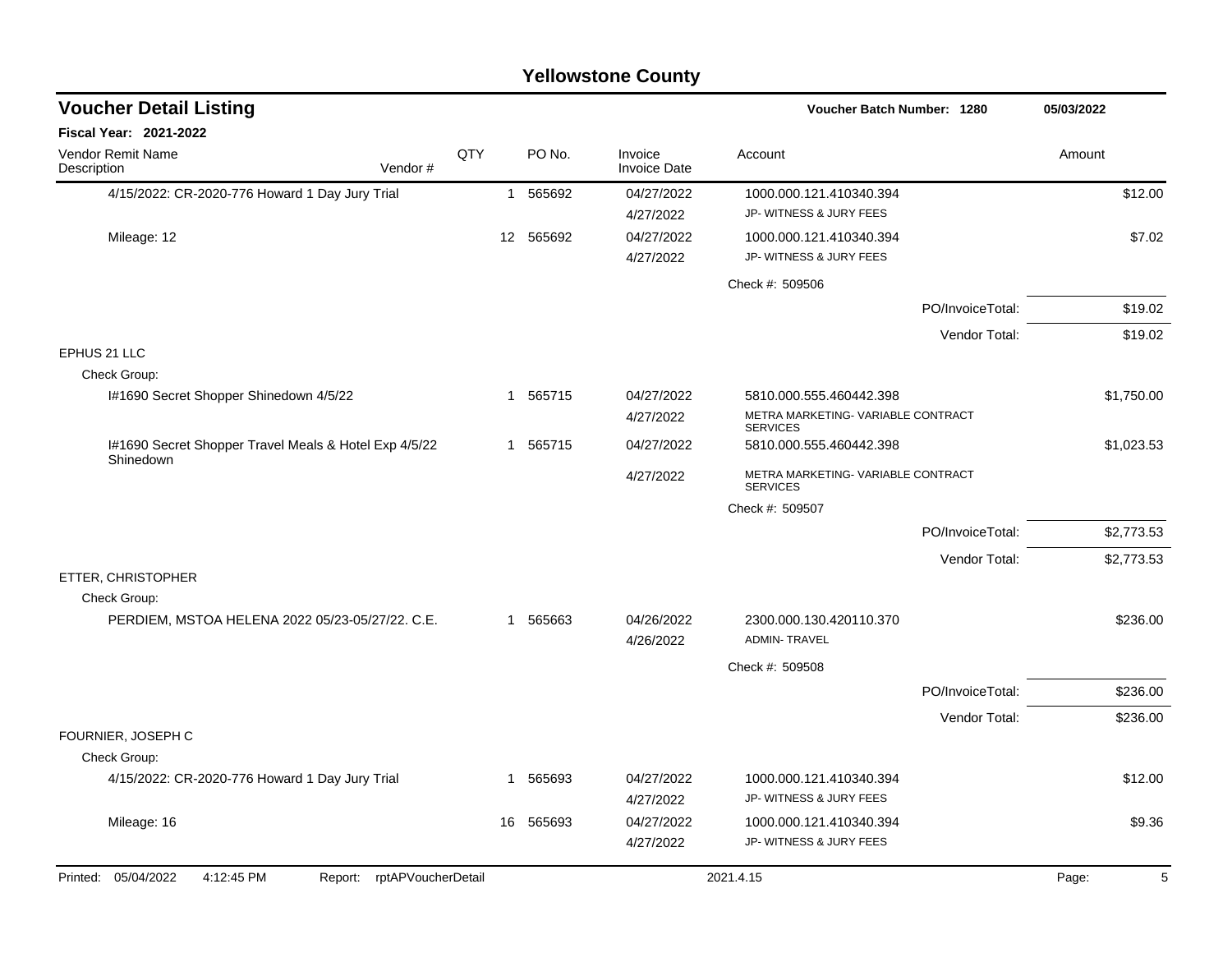| <b>Voucher Detail Listing</b>                   |                    |     |                          |                                |                                                              | Voucher Batch Number: 1280 |            |        |
|-------------------------------------------------|--------------------|-----|--------------------------|--------------------------------|--------------------------------------------------------------|----------------------------|------------|--------|
| Fiscal Year: 2021-2022                          |                    |     |                          |                                |                                                              |                            |            |        |
| <b>Vendor Remit Name</b><br>Description         | Vendor#            | QTY | PO No.                   | Invoice<br><b>Invoice Date</b> | Account                                                      |                            | Amount     |        |
|                                                 |                    |     |                          |                                | Check #: 509509                                              |                            |            |        |
|                                                 |                    |     |                          |                                |                                                              | PO/InvoiceTotal:           | \$21.36    |        |
|                                                 |                    |     |                          |                                |                                                              | Vendor Total:              | \$21.36    |        |
| <b>FUEGO VFD</b>                                |                    |     |                          |                                |                                                              |                            |            |        |
| Check Group:                                    |                    |     |                          |                                |                                                              |                            |            |        |
| i#218221-00 FY21-22 RFC GRANT 4/20/22           |                    |     | 1 565660                 | 04/26/2022<br>4/26/2022        | 2957.000.125.420660.220<br><b>DES VFA GRANTS</b>             |                            | \$1,768.87 |        |
|                                                 |                    |     |                          |                                | Check #: 509510                                              |                            |            |        |
|                                                 |                    |     |                          |                                |                                                              | PO/InvoiceTotal:           | \$1,768.87 |        |
|                                                 |                    |     |                          |                                |                                                              | Vendor Total:              | \$1,768.87 |        |
| <b>GALLS LLC</b><br>033426                      |                    |     |                          |                                |                                                              |                            |            |        |
| Check Group:                                    |                    |     |                          |                                |                                                              |                            |            |        |
| I#020836737 AIRTEK 4/4/22                       |                    |     | 565647<br>$\overline{4}$ | 04/26/2022<br>4/26/2022        | 2300.000.136.420200.229<br>DETENTION- CLOTHING/UNIFORM STAFF |                            | \$45.58    |        |
|                                                 |                    |     |                          |                                | Check #: 509511                                              |                            |            |        |
|                                                 |                    |     |                          |                                |                                                              | PO/InvoiceTotal:           | \$45.58    |        |
|                                                 |                    |     |                          |                                |                                                              | Vendor Total:              | \$45.58    |        |
| <b>GETCHELL, MATTHEW M</b>                      |                    |     |                          |                                |                                                              |                            |            |        |
| Check Group:                                    |                    |     |                          |                                |                                                              |                            |            |        |
| 4/15/2022: CR-2020-776 Howard 1 Day Jury Trial  |                    |     | 565694<br>1              | 04/27/2022<br>4/27/2022        | 1000.000.121.410340.394<br>JP- WITNESS & JURY FEES           |                            | \$12.00    |        |
| Mileage: 10                                     |                    |     | 565694<br>10             | 04/27/2022                     | 1000.000.121.410340.394                                      |                            |            | \$5.85 |
|                                                 |                    |     |                          | 4/27/2022                      | JP- WITNESS & JURY FEES                                      |                            |            |        |
|                                                 |                    |     |                          |                                | Check #: 509512                                              |                            |            |        |
|                                                 |                    |     |                          |                                |                                                              | PO/InvoiceTotal:           | \$17.85    |        |
|                                                 |                    |     |                          |                                |                                                              | Vendor Total:              | \$17.85    |        |
| GILLEN, HARRISON.                               |                    |     |                          |                                |                                                              |                            |            |        |
| Check Group:                                    |                    |     |                          |                                |                                                              |                            |            |        |
| PERDIEM, MSTOA HELENA 2022 05/23-05/27/22. H.G. |                    |     | 1 565653                 | 04/27/2022<br>4/27/2022        | 2300.000.130.420110.370<br><b>ADMIN-TRAVEL</b>               |                            | \$236.00   |        |
| Printed: 05/04/2022<br>4:12:45 PM<br>Report:    | rptAPVoucherDetail |     |                          |                                | 2021.4.15                                                    |                            | Page:      | 6      |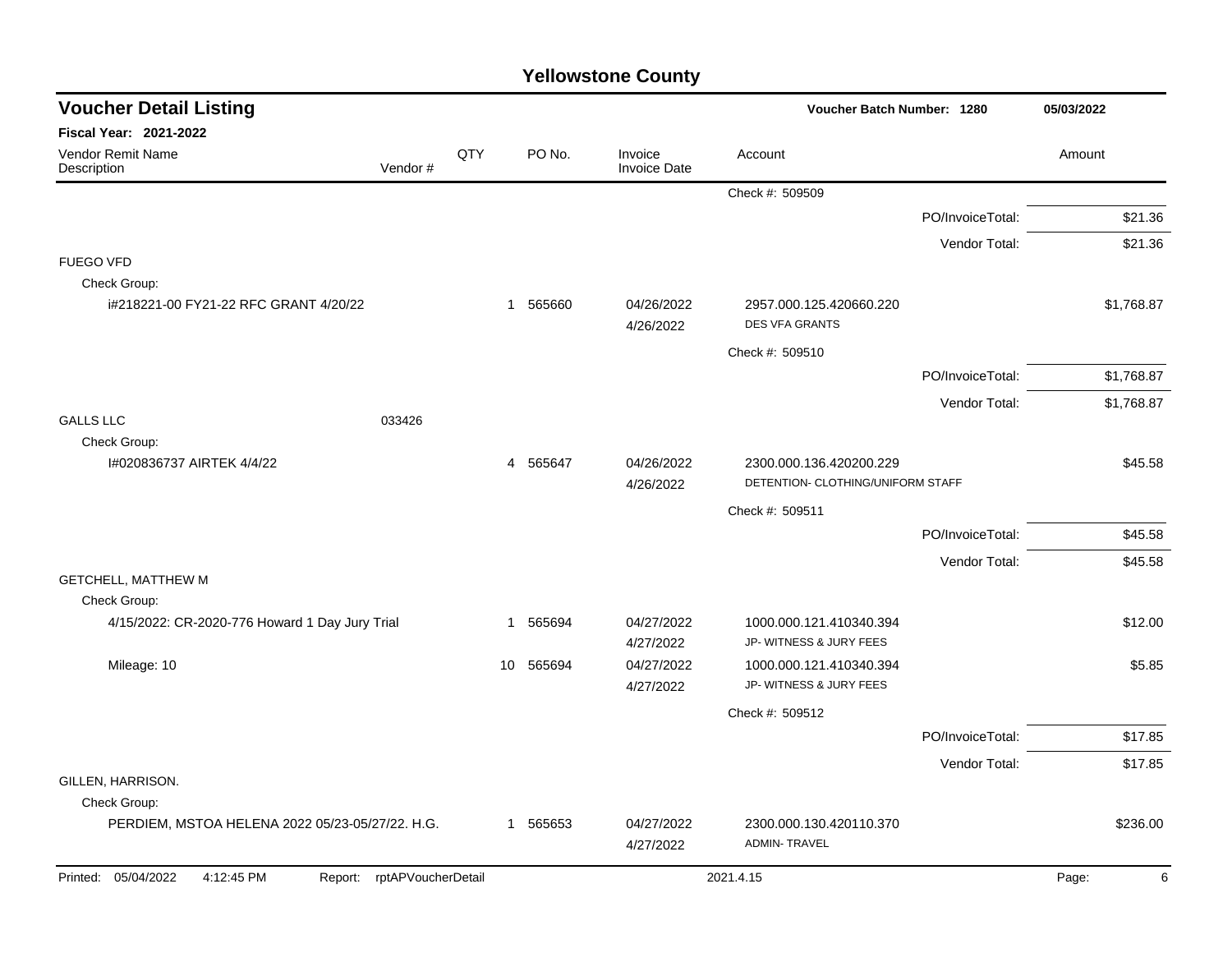| <b>Voucher Detail Listing</b>                                   |                               |     |          |                                | Voucher Batch Number: 1280                                   |                  | 05/03/2022              |
|-----------------------------------------------------------------|-------------------------------|-----|----------|--------------------------------|--------------------------------------------------------------|------------------|-------------------------|
| Fiscal Year: 2021-2022                                          |                               |     |          |                                |                                                              |                  |                         |
| Vendor Remit Name<br>Description                                | Vendor#                       | QTY | PO No.   | Invoice<br><b>Invoice Date</b> | Account                                                      |                  | Amount                  |
|                                                                 |                               |     |          |                                | Check #: 509513                                              |                  |                         |
|                                                                 |                               |     |          |                                |                                                              | PO/InvoiceTotal: | \$236.00                |
|                                                                 |                               |     |          |                                |                                                              | Vendor Total:    | \$236.00                |
| GOOD EARTH WORKS CO INC<br>Check Group:                         | 043486                        |     |          |                                |                                                              |                  |                         |
| 2 YRDS SCREENED SOIL RIVERSIDE CEM 4/20/22                      |                               | 2   | 565649   | 04/26/2022<br>4/26/2022        | 1000.000.728.430901.220<br>RIVERSIDE CEM- OPERATING SUPPLIES |                  | \$100.00                |
| DELIVERY CHARGE 4/20/21                                         |                               | 1   | 565649   | 04/26/2022<br>4/26/2022        | 1000.000.728.430901.220<br>RIVERSIDE CEM- OPERATING SUPPLIES |                  | \$100.00                |
|                                                                 |                               |     |          |                                | Check #: 509514                                              |                  |                         |
|                                                                 |                               |     |          |                                |                                                              | PO/InvoiceTotal: | \$200.00                |
|                                                                 |                               |     |          |                                |                                                              | Vendor Total:    | \$200.00                |
| HARRIS, AARON.                                                  |                               |     |          |                                |                                                              |                  |                         |
| Check Group:<br>PERDIEM, MSTOA HELENA 2022 05/23-05/27/22. A.H. |                               |     | 1 565659 | 04/26/2022                     | 2300.000.130.420110.370                                      |                  | \$236.00                |
|                                                                 |                               |     |          | 4/26/2022                      | <b>ADMIN-TRAVEL</b>                                          |                  |                         |
|                                                                 |                               |     |          |                                | Check #: 509515                                              |                  |                         |
|                                                                 |                               |     |          |                                |                                                              | PO/InvoiceTotal: | \$236.00                |
|                                                                 |                               |     |          |                                |                                                              | Vendor Total:    | \$236.00                |
| HARRIS, JAMES.                                                  |                               |     |          |                                |                                                              |                  |                         |
| Check Group:                                                    |                               |     |          |                                |                                                              |                  |                         |
| 4/15/2022: CR-2020-776 Howard 1 Day Jury Trial                  |                               | 1   | 565695   | 04/27/2022<br>4/27/2022        | 1000.000.121.410340.394<br>JP-WITNESS & JURY FEES            |                  | \$12.00                 |
| Mileage: 14                                                     |                               | 14  | 565695   | 04/27/2022<br>4/27/2022        | 1000.000.121.410340.394<br>JP- WITNESS & JURY FEES           |                  | \$8.19                  |
|                                                                 |                               |     |          |                                | Check #: 509516                                              |                  |                         |
|                                                                 |                               |     |          |                                |                                                              | PO/InvoiceTotal: | \$20.19                 |
|                                                                 |                               |     |          |                                |                                                              | Vendor Total:    | \$20.19                 |
| HAW, KATHLEEN M<br>Check Group:                                 |                               |     |          |                                |                                                              |                  |                         |
| Printed: 05/04/2022<br>4:12:45 PM                               | rptAPVoucherDetail<br>Report: |     |          |                                | 2021.4.15                                                    |                  | $\overline{7}$<br>Page: |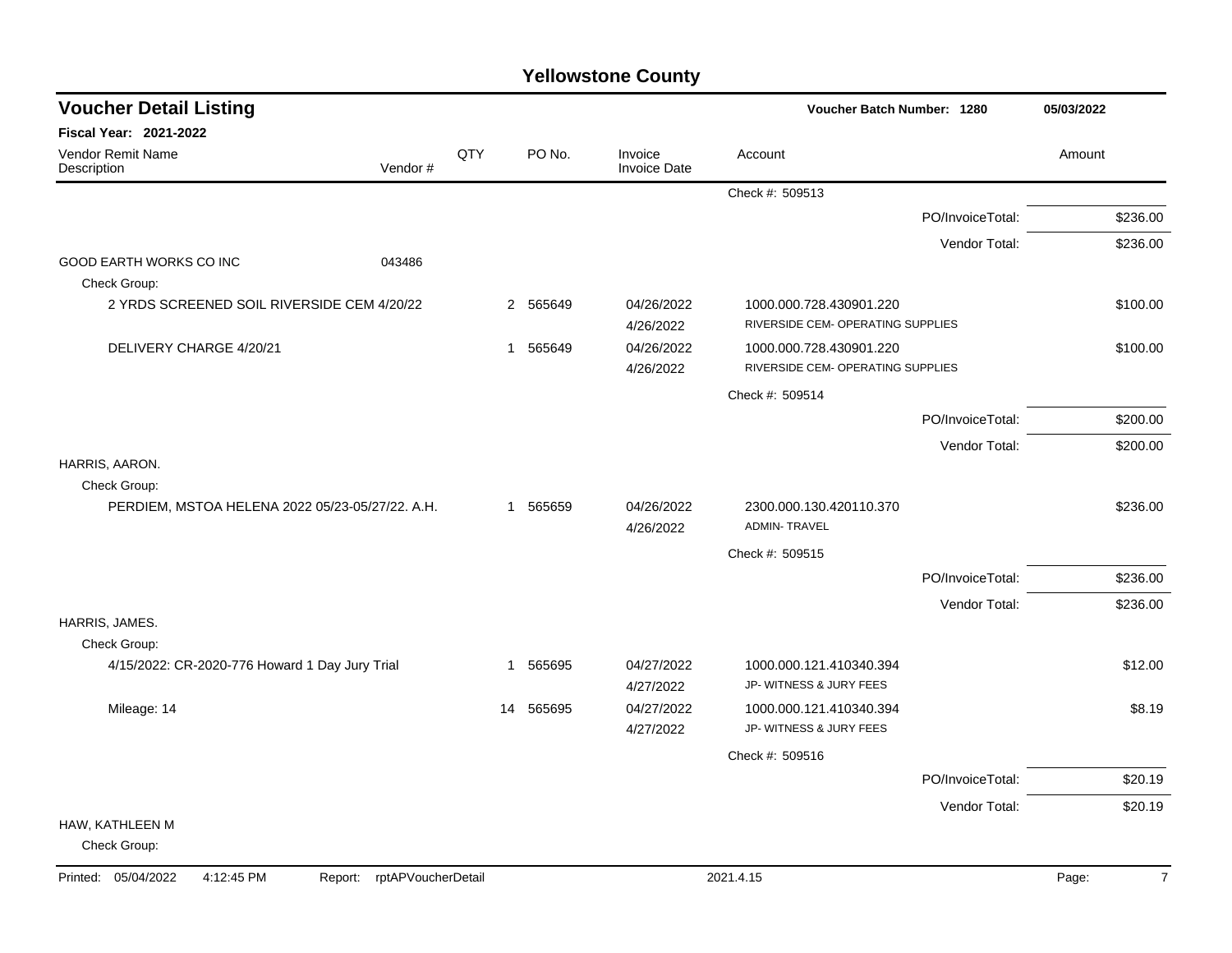| <b>Voucher Detail Listing</b>                                  |                    |     |           |                                | Voucher Batch Number: 1280 |                  | 05/03/2022 |          |
|----------------------------------------------------------------|--------------------|-----|-----------|--------------------------------|----------------------------|------------------|------------|----------|
| <b>Fiscal Year: 2021-2022</b>                                  |                    |     |           |                                |                            |                  |            |          |
| Vendor Remit Name<br>Description                               | Vendor#            | QTY | PO No.    | Invoice<br><b>Invoice Date</b> | Account                    |                  | Amount     |          |
| 4/15/2022: CR-2020-776 Howard 1 Day Jury Trial                 |                    |     | 1 565696  | 04/27/2022                     | 1000.000.121.410340.394    |                  |            | \$12.00  |
|                                                                |                    |     |           | 4/27/2022                      | JP- WITNESS & JURY FEES    |                  |            |          |
| Mileage: 10                                                    |                    |     | 10 565696 | 04/27/2022                     | 1000.000.121.410340.394    |                  |            | \$5.85   |
|                                                                |                    |     |           | 4/27/2022                      | JP- WITNESS & JURY FEES    |                  |            |          |
|                                                                |                    |     |           |                                | Check #: 509517            |                  |            |          |
|                                                                |                    |     |           |                                |                            | PO/InvoiceTotal: |            | \$17.85  |
|                                                                |                    |     |           |                                |                            | Vendor Total:    |            | \$17.85  |
| <b>IVERSON, LARRY</b>                                          |                    |     |           |                                |                            |                  |            |          |
| Check Group:                                                   |                    |     |           |                                |                            |                  |            |          |
| 4/15/2022: CR-2020-776 Howard 1 Day Jury Trial                 |                    |     | 1 565697  | 04/27/2022                     | 1000.000.121.410340.394    |                  |            | \$12.00  |
|                                                                |                    |     |           | 4/27/2022                      | JP- WITNESS & JURY FEES    |                  |            |          |
| Mileage: 20                                                    |                    |     | 20 565697 | 04/27/2022                     | 1000.000.121.410340.394    |                  |            | \$11.70  |
|                                                                |                    |     |           | 4/27/2022                      | JP- WITNESS & JURY FEES    |                  |            |          |
|                                                                |                    |     |           |                                | Check #: 509518            |                  |            |          |
|                                                                |                    |     |           |                                |                            | PO/InvoiceTotal: |            | \$23.70  |
|                                                                |                    |     |           |                                |                            | Vendor Total:    |            | \$23.70  |
| JIMMY JOHNS #1646                                              |                    |     |           |                                |                            |                  |            |          |
| Check Group:                                                   |                    |     |           |                                |                            |                  |            |          |
| 4-15-2022; CR-2020-776 Howard Jury Trial - Lunch for<br>Jurors |                    |     | 1 565655  | 04/26/2022                     | 1000.000.121.410340.394    |                  |            | \$111.45 |
|                                                                |                    |     |           | 4/26/2022                      | JP- WITNESS & JURY FEES    |                  |            |          |
| 4-21-2022; Staff Meeting; Clerks and Judges                    |                    | -1  | 565655    | 04/26/2022                     | 1000.000.121.410340.380    |                  |            | \$86.77  |
|                                                                |                    |     |           | 4/26/2022                      | <b>JP-TRAINING</b>         |                  |            |          |
|                                                                |                    |     |           |                                | Check #: 509519            |                  |            |          |
|                                                                |                    |     |           |                                |                            | PO/InvoiceTotal: |            | \$198.22 |
|                                                                |                    |     |           |                                |                            | Vendor Total:    |            | \$198.22 |
| JOHNSON, TANNER                                                |                    |     |           |                                |                            |                  |            |          |
| Check Group:                                                   |                    |     |           |                                |                            |                  |            |          |
| PERDIEM, MSTOA HELENA 2022 05/23-05/27/22. T.J.                |                    |     | 1 565665  | 04/26/2022                     | 2300.000.130.420110.370    |                  |            | \$236.00 |
|                                                                |                    |     |           | 4/26/2022                      | <b>ADMIN-TRAVEL</b>        |                  |            |          |
|                                                                |                    |     |           |                                | Check #: 509520            |                  |            |          |
| Printed: 05/04/2022<br>4:12:45 PM<br>Report:                   | rptAPVoucherDetail |     |           |                                | 2021.4.15                  |                  | Page:      | 8        |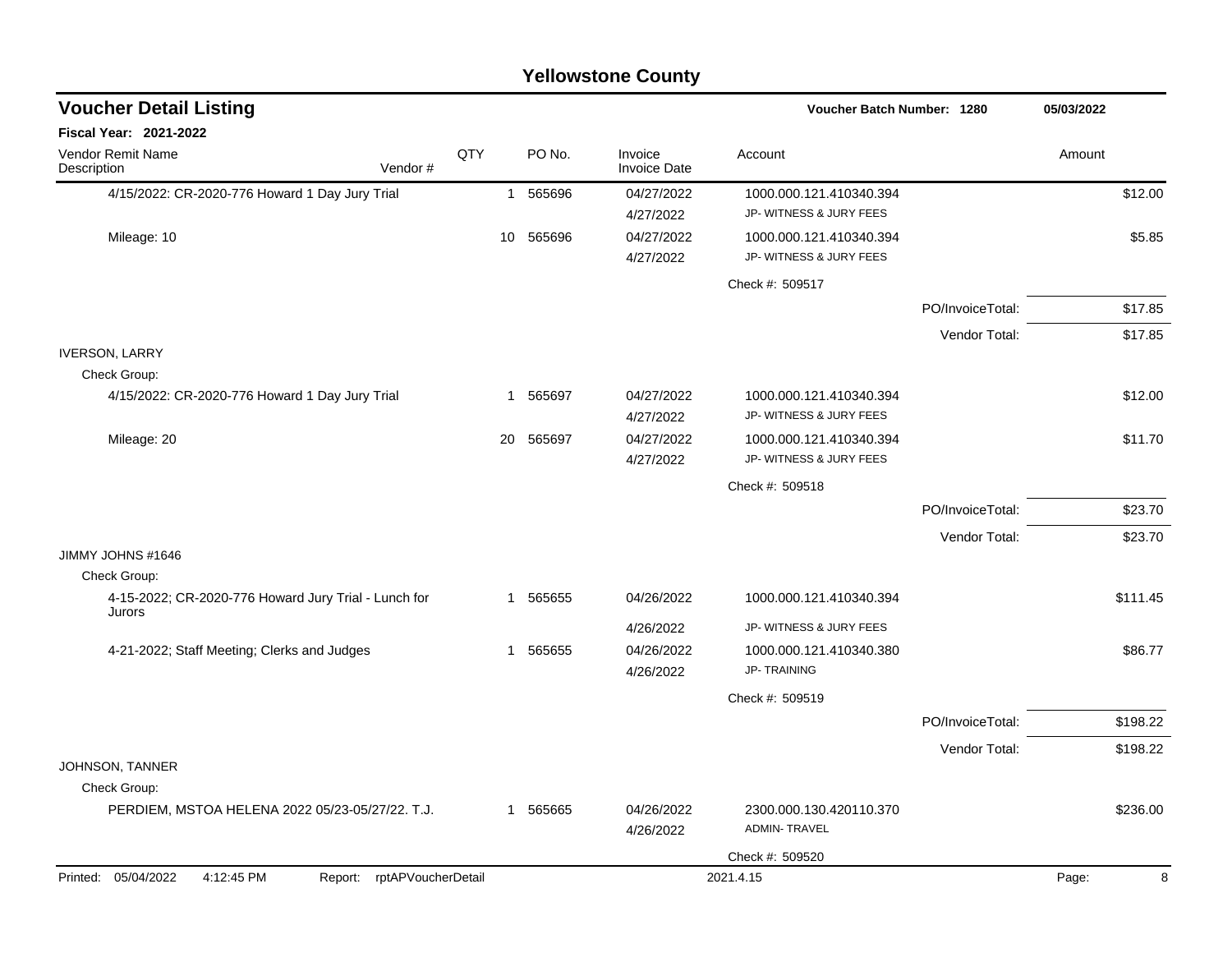| <b>Voucher Detail Listing</b>                  |                               |     |                        |                                | <b>Voucher Batch Number: 1280</b>                          |                  | 05/03/2022 |
|------------------------------------------------|-------------------------------|-----|------------------------|--------------------------------|------------------------------------------------------------|------------------|------------|
| <b>Fiscal Year: 2021-2022</b>                  |                               |     |                        |                                |                                                            |                  |            |
| <b>Vendor Remit Name</b><br>Description        | Vendor#                       | QTY | PO No.                 | Invoice<br><b>Invoice Date</b> | Account                                                    |                  | Amount     |
|                                                |                               |     |                        |                                |                                                            | PO/InvoiceTotal: | \$236.00   |
|                                                |                               |     |                        |                                |                                                            | Vendor Total:    | \$236.00   |
| <b>KLJ ENGINEERING LLC</b>                     |                               |     |                        |                                |                                                            |                  |            |
| Check Group:                                   |                               |     |                        |                                |                                                            |                  |            |
| I#10166835 LOCKWOOD TEDD ARPA 3/25/22          |                               |     | 565680<br>$\mathbf{1}$ | 04/26/2022<br>4/26/2022        | 2260.000.199.440150.398<br>ARPA-VARIABLE CONTRACT SERVICES |                  | \$1,180.00 |
| I#10167903 LOCKWOOD TEDD ARPA 4/22/22          |                               |     | 565680<br>1            | 04/26/2022<br>4/26/2022        | 2260.000.199.440150.398<br>ARPA-VARIABLE CONTRACT SERVICES |                  | \$5,000.00 |
|                                                |                               |     |                        |                                | Check #: 509521                                            |                  |            |
|                                                |                               |     |                        |                                |                                                            | PO/InvoiceTotal: | \$6,180.00 |
|                                                |                               |     |                        |                                |                                                            | Vendor Total:    | \$6,180.00 |
| MACINTYRE, DANIEL JAMES                        |                               |     |                        |                                |                                                            |                  |            |
| Check Group:                                   |                               |     |                        |                                |                                                            |                  |            |
| 4/15/2022: CR-2020-776 Howard 1 Day Jury Trial |                               |     | 565698<br>$\mathbf{1}$ | 04/27/2022<br>4/27/2022        | 1000.000.121.410340.394<br>JP- WITNESS & JURY FEES         |                  | \$12.00    |
| Mileage: 6                                     |                               |     | 565698<br>6            | 04/27/2022<br>4/27/2022        | 1000.000.121.410340.394<br>JP- WITNESS & JURY FEES         |                  | \$3.51     |
|                                                |                               |     |                        |                                | Check #: 509522                                            |                  |            |
|                                                |                               |     |                        |                                |                                                            | PO/InvoiceTotal: | \$15.51    |
|                                                |                               |     |                        |                                |                                                            | Vendor Total:    | \$15.51    |
| <b>MASTERCARD B CHANDLER</b>                   |                               |     |                        |                                |                                                            |                  |            |
| Check Group: B CHANDLER                        |                               |     |                        |                                |                                                            |                  |            |
| I#8566 CENEX 3/25/22                           |                               |     | 565661<br>1            | 04/26/2022                     | 2300.000.136.420200.310                                    |                  | \$54.96    |
| MASTERCARD<br><b>P-Card Payee:</b>             |                               |     |                        | 4/26/2022                      | DETENTION- PRISONER TRANSPORT                              |                  |            |
| I#8566 EXXON 3/31/22                           |                               |     | 565661<br>1            | 04/26/2022                     | 2300.000.136.420200.310                                    |                  | \$91.49    |
| MASTERCARD<br><b>P-Card Payee:</b>             |                               |     |                        | 4/26/2022                      | DETENTION- PRISONER TRANSPORT                              |                  |            |
| I#8566 CONOCO 4/6/22                           |                               |     | 565661<br>1            | 04/26/2022                     | 2300.000.136.420200.310                                    |                  | \$63.24    |
| P-Card Payee:<br>MASTERCARD                    |                               |     |                        | 4/26/2022                      | DETENTION- PRISONER TRANSPORT                              |                  |            |
| I#8566 EXXON 4/6/22                            |                               |     | 565661<br>1            | 04/26/2022                     | 2300.000.136.420200.310                                    |                  | \$55.57    |
| P-Card Payee:<br>MASTERCARD                    |                               |     |                        | 4/26/2022                      | DETENTION- PRISONER TRANSPORT                              |                  |            |
| 05/04/2022<br>Printed:<br>4:12:45 PM           | rptAPVoucherDetail<br>Report: |     |                        |                                | 2021.4.15                                                  |                  | 9<br>Page: |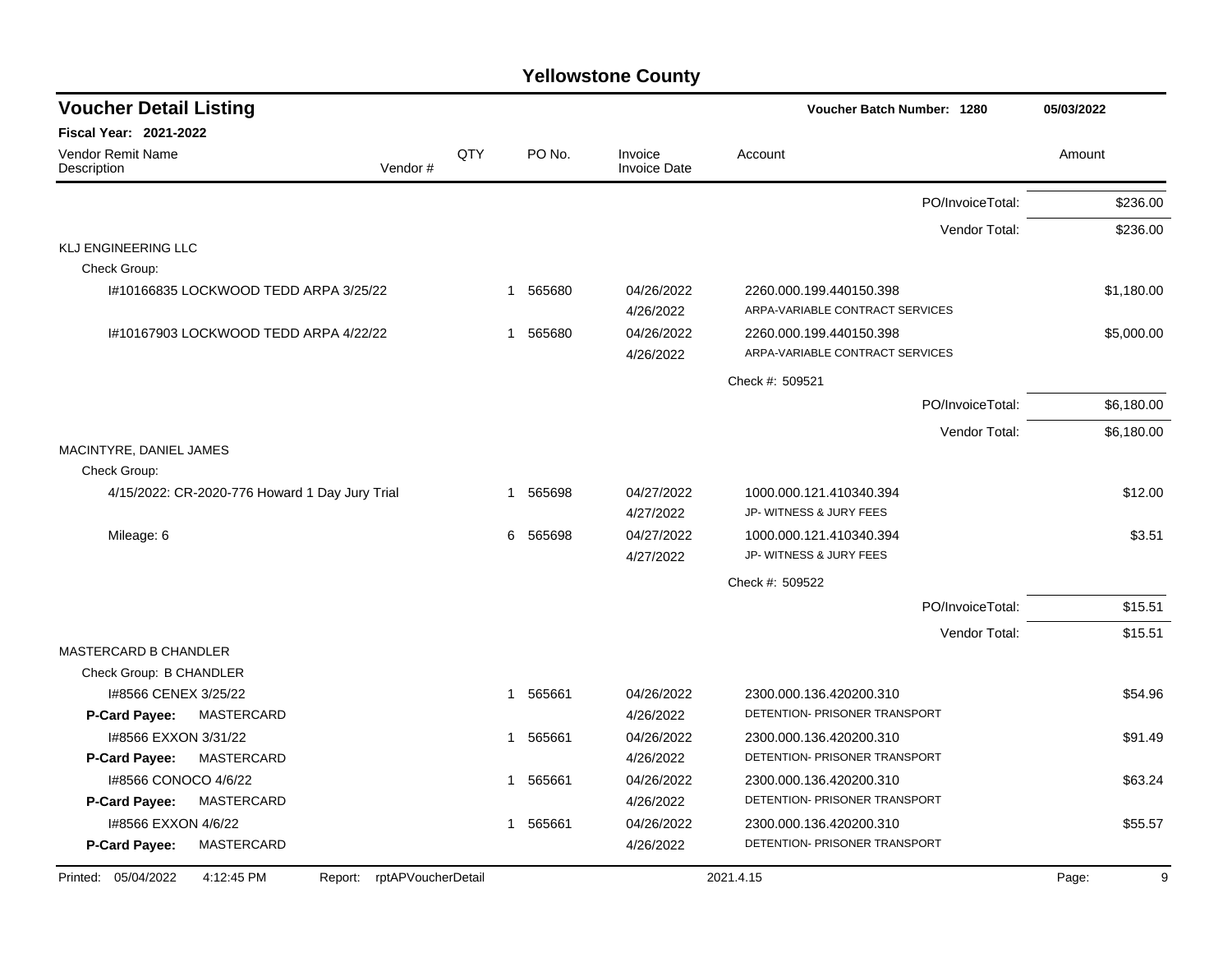|                                                                         |     |                        | <b>Yellowstone County</b>      |                                                       |                  |            |          |
|-------------------------------------------------------------------------|-----|------------------------|--------------------------------|-------------------------------------------------------|------------------|------------|----------|
| <b>Voucher Detail Listing</b>                                           |     |                        |                                | Voucher Batch Number: 1280                            |                  | 05/03/2022 |          |
| <b>Fiscal Year: 2021-2022</b>                                           |     |                        |                                |                                                       |                  |            |          |
| <b>Vendor Remit Name</b><br>Vendor#<br>Description                      | QTY | PO <sub>No</sub>       | Invoice<br><b>Invoice Date</b> | Account                                               |                  | Amount     |          |
| I#8566 CONOCO 4/20/22                                                   |     | 565661<br>$\mathbf{1}$ | 04/26/2022                     | 2300.000.136.420200.310                               |                  |            | \$82.57  |
| P-Card Payee:<br>MASTERCARD                                             |     |                        | 4/26/2022                      | DETENTION- PRISONER TRANSPORT                         |                  |            |          |
| 1#8566 EXXON 4/20/22                                                    |     | 565661<br>1            | 04/26/2022                     | 2300.000.136.420200.310                               |                  |            | \$93.41  |
| MASTERCARD<br>P-Card Payee:                                             |     |                        | 4/26/2022                      | DETENTION- PRISONER TRANSPORT                         |                  |            |          |
|                                                                         |     |                        |                                | Check #: 509560                                       |                  |            |          |
|                                                                         |     |                        |                                |                                                       | PO/InvoiceTotal: |            | \$441.24 |
|                                                                         |     |                        |                                |                                                       | Vendor Total:    |            | \$441.24 |
| <b>MASTERCARD C REITZ</b>                                               |     |                        |                                |                                                       |                  |            |          |
| Check Group: C REITZ                                                    |     |                        |                                |                                                       |                  |            |          |
| A#2675 VistaPrint Poster Cafe 4/8/22                                    |     | 565682<br>1            | 04/26/2022                     | 5810.000.554.460442.220                               |                  |            | \$59.48  |
|                                                                         |     |                        | 4/26/2022                      | METRA EVENTS- OPERATING SUPPLIES                      |                  |            |          |
|                                                                         |     |                        |                                | Check #: 509523                                       |                  |            |          |
|                                                                         |     |                        |                                |                                                       | PO/InvoiceTotal: |            | \$59.48  |
|                                                                         |     |                        |                                |                                                       | Vendor Total:    |            | \$59.48  |
| MASTERCARD D BAILEY                                                     |     |                        |                                |                                                       |                  |            |          |
| Check Group:                                                            |     |                        |                                |                                                       |                  |            |          |
| I#2957 LITTLE CAESARS (ADV FTO MEETING)                                 |     | 565671<br>1.           | 04/27/2022<br>4/27/2022        | 2300.000.136.420200.380<br><b>DETENTION- TRAINING</b> |                  |            | \$93.97  |
|                                                                         |     |                        |                                | Check #: 509524                                       |                  |            |          |
|                                                                         |     |                        |                                |                                                       | PO/InvoiceTotal: |            | \$93.97  |
|                                                                         |     |                        |                                |                                                       | Vendor Total:    |            | \$93.97  |
| MASTERCARD D JONES                                                      |     |                        |                                |                                                       |                  |            |          |
| Check Group: D JONES                                                    |     |                        |                                |                                                       |                  |            |          |
| A#4244 406 Kitchen; Mental Health Center meeting w/ Bill<br>Wallace     |     | 565679<br>1            | 04/26/2022                     | 1000.000.199.411800.336                               |                  |            | \$40.00  |
| P-Card Payee:<br>MASTERCARD                                             |     |                        | 4/26/2022                      | MISC- PUBLIC RELATIONS                                |                  |            |          |
| A#4244 Provisions Missions Banquet Reg.; Billings, MT<br>5/13/22 DJ     |     | 1 565679               | 04/26/2022                     | 1000.000.199.411800.336                               |                  |            | \$150.00 |
| P-Card Payee:<br>MASTERCARD                                             |     |                        | 4/26/2022                      | MISC- PUBLIC RELATIONS                                |                  |            |          |
| A#4244 Hotel; 2022 MACRS Conference, Great Falls, MT<br>3/30-3/31/22 DJ |     | 1 565679               | 04/26/2022                     | 1000.000.100.410100.373                               |                  |            | \$127.38 |
| P-Card Payee:<br>MASTERCARD                                             |     |                        | 4/26/2022                      | <b>BOCC- TRAVEL JONES</b>                             |                  |            |          |
| Printed: 05/04/2022<br>4:12:45 PM<br>Report: rptAPVoucherDetail         |     |                        |                                | 2021.4.15                                             |                  | Page:      | 10       |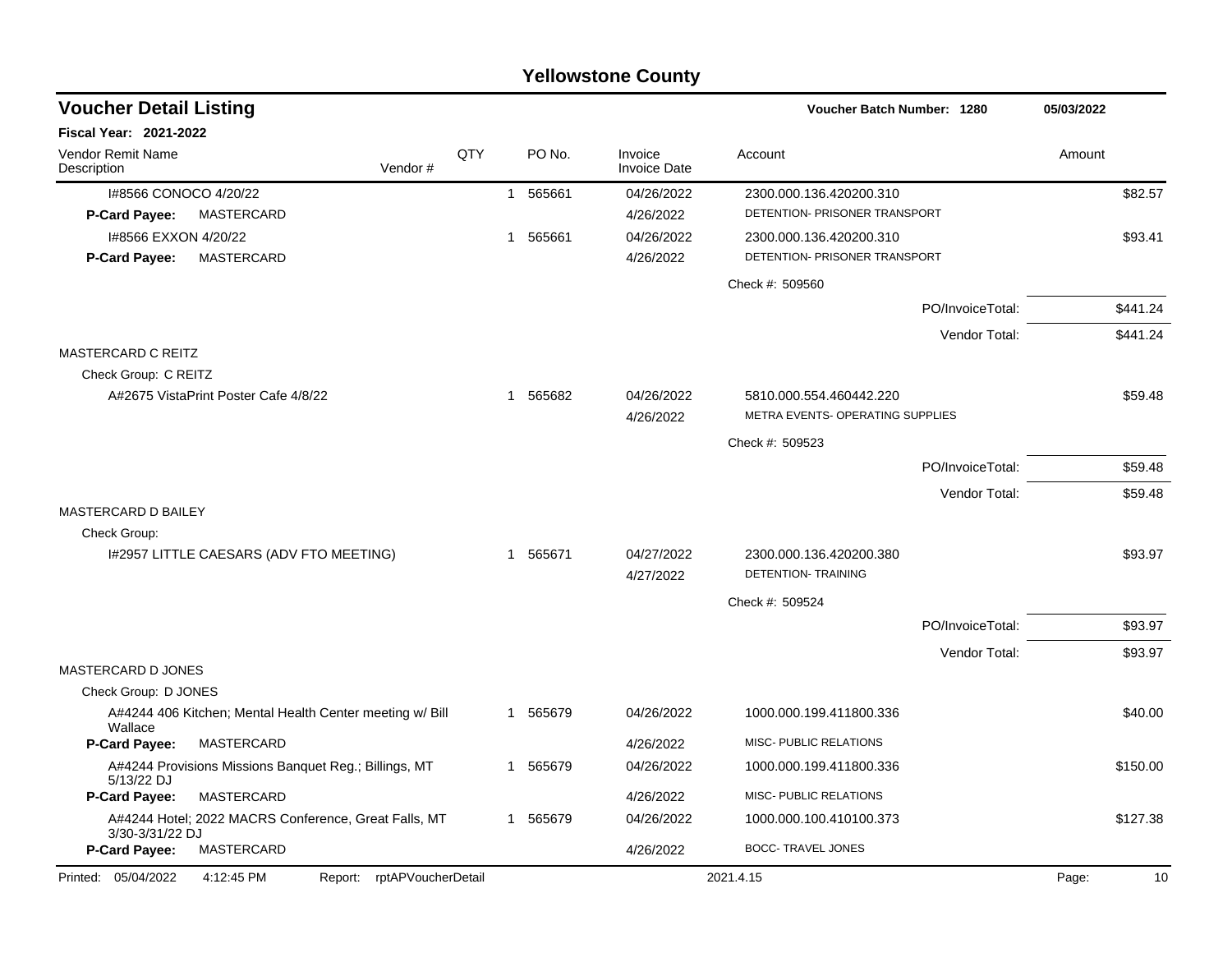| <b>Voucher Detail Listing</b>    |                                                         |                 |          |                                | <b>Voucher Batch Number: 1280</b>                      | 05/03/2022  |
|----------------------------------|---------------------------------------------------------|-----------------|----------|--------------------------------|--------------------------------------------------------|-------------|
| <b>Fiscal Year: 2021-2022</b>    |                                                         |                 |          |                                |                                                        |             |
| Vendor Remit Name<br>Description | Vendor#                                                 | <b>QTY</b>      | PO No.   | Invoice<br><b>Invoice Date</b> | Account                                                | Amount      |
| 3/29-3/30/22 DJ                  | A#4244 Hotel; 2022 MACRS Conference, Great Falls, MT    |                 | 1 565679 | 04/26/2022                     | 1000.000.100.410100.373                                | \$185.71    |
| P-Card Payee:                    | MASTERCARD                                              |                 |          | 4/26/2022                      | <b>BOCC-TRAVEL JONES</b>                               |             |
| Dave Waggoner                    | A#4244 Laurel Golf Course; City of Laurel meeting w/    |                 | 1 565679 | 04/26/2022                     | 1000.000.199.411800.336                                | \$33.50     |
| P-Card Payee:                    | MASTERCARD                                              |                 |          | 4/26/2022                      | MISC- PUBLIC RELATIONS                                 |             |
| <b>Senator Daines Office</b>     | A#4244 Marble Table; Meeting w/ Mike Watters from       |                 | 1 565679 | 04/26/2022                     | 1000.000.199.411800.336                                | \$38.00     |
| P-Card Payee:                    | MASTERCARD                                              |                 |          | 4/26/2022                      | MISC- PUBLIC RELATIONS                                 |             |
| DJ                               | A#4244 2022 Prayer Breakfast Reg.; Billings, MT 5/5/22  |                 | 1 565679 | 04/26/2022                     | 1000.000.199.411800.336                                | \$22.50     |
| P-Card Payee:                    | <b>MASTERCARD</b>                                       |                 |          | 4/26/2022                      | <b>MISC- PUBLIC RELATIONS</b>                          |             |
| $5/31 - 6/3/22$                  | A#4244 Flight; 2022 Blgs Chamber City Visit, Omaha, NE, |                 | 1 565679 | 04/26/2022                     | 1000.000.100.410100.373                                | \$1.017.19  |
| P-Card Payee:                    | MASTERCARD                                              |                 |          | 4/26/2022                      | BOCC-TRAVEL JONES                                      |             |
|                                  |                                                         |                 |          |                                | Check #: 509561                                        |             |
|                                  |                                                         |                 |          |                                | PO/InvoiceTotal:                                       | \$1,614.28  |
| MASTERCARD E JUBINVILLE          |                                                         |                 |          |                                | Vendor Total:                                          | \$1.614.28  |
| Check Group: E JUBINVILLE        |                                                         |                 |          |                                |                                                        |             |
|                                  | A#6057 Authorize.net March 2022                         | $\mathbf 1$     | 565681   | 04/26/2022                     | 5810.000.556.460442.398                                | \$1,134.70  |
| <b>P-Card Payee:</b>             | MASTERCARD                                              |                 |          | 4/26/2022                      | METRA ADMISSIONS- VARIABLE CONTRACT<br><b>SERVICES</b> |             |
|                                  | A#6057 Amazon iPad Cases 4/20/22                        | 10 <sup>°</sup> | 565681   | 04/26/2022                     | 5810.000.556.460442.220                                | \$255.10    |
| <b>P-Card Payee:</b>             | <b>MASTERCARD</b>                                       |                 |          | 4/26/2022                      | METRA ADMISSIONS- OPERATING SUPPLIES                   |             |
|                                  |                                                         |                 |          |                                | Check #: 509562                                        |             |
|                                  |                                                         |                 |          |                                | PO/InvoiceTotal:                                       | \$1,389.80  |
|                                  |                                                         |                 |          |                                | Vendor Total:                                          | \$1,389.80  |
| MASTERCARD J SHIRLEY             |                                                         |                 |          |                                |                                                        |             |
| Check Group: J SHIRLEY           |                                                         |                 |          |                                |                                                        |             |
| I#8582 CONOCO 3/23/22            |                                                         |                 | 1 565662 | 04/26/2022                     | 2300.000.136.420200.310                                | \$97.07     |
| P-Card Payee:                    | <b>MASTERCARD</b>                                       |                 |          | 4/26/2022                      | DETENTION- PRISONER TRANSPORT                          |             |
| I#8582 CONOCO 3/28/22            |                                                         | 1               | 565662   | 04/26/2022                     | 2300.000.136.420200.310                                | \$56.26     |
| P-Card Payee:                    | MASTERCARD                                              |                 |          | 4/26/2022                      | DETENTION- PRISONER TRANSPORT                          |             |
| Printed: 05/04/2022              | 4:12:45 PM<br>Report: rptAPVoucherDetail                |                 |          |                                | 2021.4.15                                              | 11<br>Page: |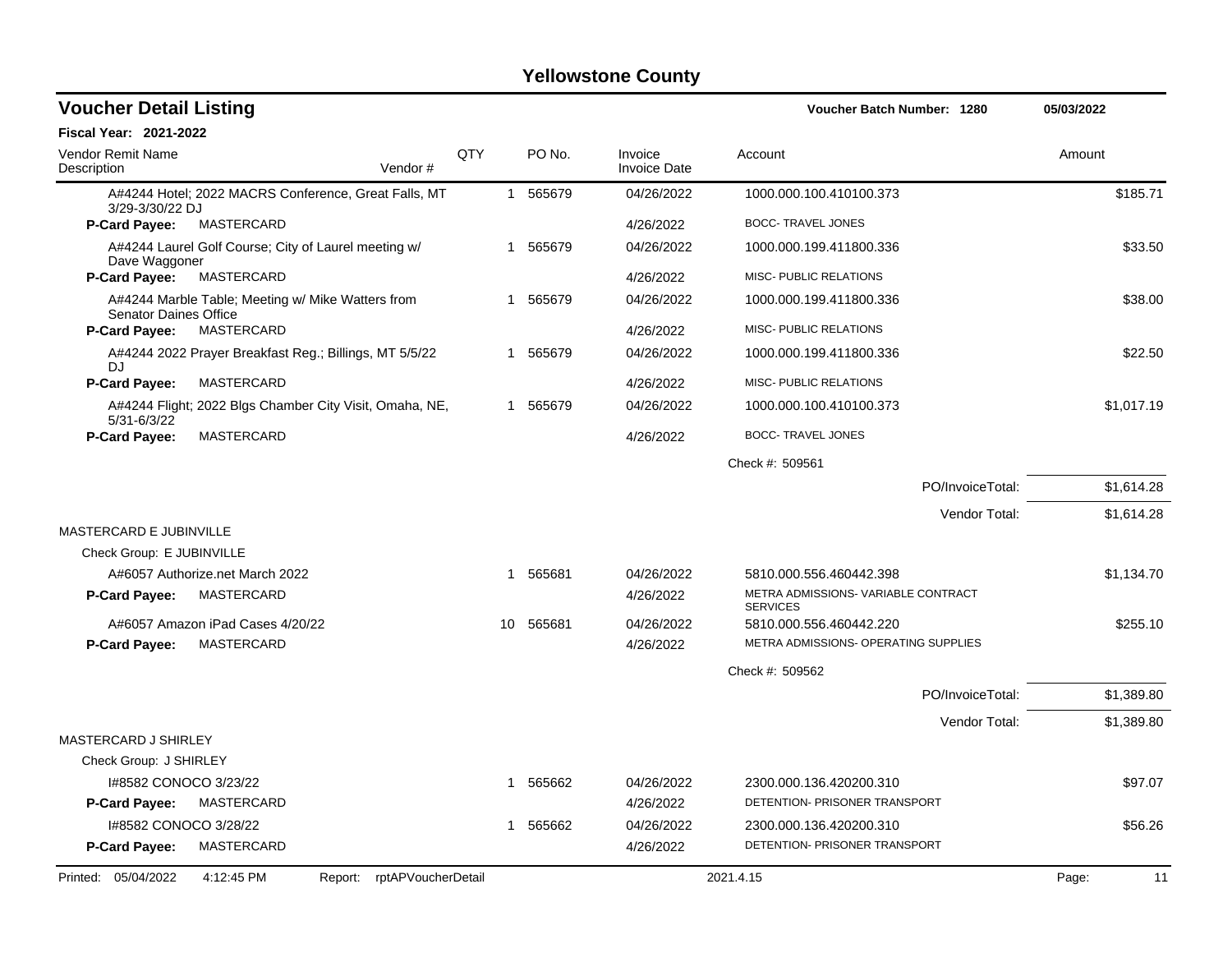| <b>Voucher Detail Listing</b>           |                                             |         |     |              |          |                                |                                                                | <b>Voucher Batch Number: 1280</b> |        |          |
|-----------------------------------------|---------------------------------------------|---------|-----|--------------|----------|--------------------------------|----------------------------------------------------------------|-----------------------------------|--------|----------|
| <b>Fiscal Year: 2021-2022</b>           |                                             |         |     |              |          |                                |                                                                |                                   |        |          |
| <b>Vendor Remit Name</b><br>Description |                                             | Vendor# | QTY |              | PO No.   | Invoice<br><b>Invoice Date</b> | Account                                                        |                                   | Amount |          |
| <b>I#8582 LOVEES TRAVEL</b>             |                                             |         |     | $\mathbf{1}$ | 565662   | 04/26/2022                     | 2300.000.136.420200.310                                        |                                   |        | \$45.12  |
| <b>P-Card Payee:</b>                    | <b>MASTERCARD</b>                           |         |     |              |          | 4/26/2022                      | DETENTION- PRISONER TRANSPORT                                  |                                   |        |          |
| 1#8582 EXXON 4/19/22                    |                                             |         |     | 1            | 565662   | 04/26/2022                     | 2300.000.136.420200.310                                        |                                   |        | \$46.23  |
| P-Card Payee:                           | MASTERCARD                                  |         |     |              |          | 4/26/2022                      | DETENTION- PRISONER TRANSPORT                                  |                                   |        |          |
| I#8582 RBT CONOCO                       |                                             |         |     | -1           | 565662   | 04/26/2022                     | 2300.000.136.420200.310                                        |                                   |        | (\$0.97) |
| <b>P-Card Payee:</b>                    | <b>MASTERCARD</b>                           |         |     |              |          | 4/26/2022                      | DETENTION- PRISONER TRANSPORT                                  |                                   |        |          |
|                                         |                                             |         |     |              |          |                                | Check #: 509563                                                |                                   |        |          |
|                                         |                                             |         |     |              |          |                                |                                                                | PO/InvoiceTotal:                  |        | \$243.71 |
|                                         |                                             |         |     |              |          |                                |                                                                | Vendor Total:                     |        | \$243.71 |
| MASTERCARD J VALDEZ                     |                                             |         |     |              |          |                                |                                                                |                                   |        |          |
| Check Group: J VALDEZ                   |                                             |         |     |              |          |                                |                                                                |                                   |        |          |
|                                         | 1#6404 FORGE HOTEL JAIL COM MEETING         |         |     |              | 1 565664 | 04/26/2022                     | 2300.000.136.420200.370                                        |                                   |        | \$207.36 |
| P-Card Payee:                           | MASTERCARD                                  |         |     |              |          | 4/26/2022                      | <b>DETENTION- TRAVEL</b>                                       |                                   |        |          |
| 1#6404 EXXON MOBIL                      |                                             |         |     |              | 1 565664 | 04/26/2022                     | 2300.000.136.420200.370                                        |                                   |        | \$35.48  |
| <b>P-Card Payee:</b>                    | MASTERCARD                                  |         |     |              |          | 4/26/2022                      | DETENTION- TRAVEL                                              |                                   |        |          |
| <b>I#6404 EXXON MOBIL</b>               |                                             |         |     | -1           | 565664   | 04/26/2022                     | 2300.000.136.420200.370                                        |                                   |        | \$35.20  |
| P-Card Payee:                           | MASTERCARD                                  |         |     |              |          | 4/26/2022                      | DETENTION- TRAVEL                                              |                                   |        |          |
| <b>I#6404 HOLIDAY STATION</b>           |                                             |         |     | -1           | 565664   | 04/26/2022                     | 2300.000.136.420200.370                                        |                                   |        | \$33.07  |
| P-Card Payee:                           | MASTERCARD                                  |         |     |              |          | 4/26/2022                      | DETENTION- TRAVEL                                              |                                   |        |          |
|                                         |                                             |         |     |              |          |                                | Check #: 509564                                                |                                   |        |          |
|                                         |                                             |         |     |              |          |                                |                                                                | PO/InvoiceTotal:                  |        | \$311.11 |
|                                         |                                             |         |     |              |          |                                |                                                                | Vendor Total:                     |        | \$311.11 |
| <b>MASTERCARD M WILLIAMS</b>            |                                             |         |     |              |          |                                |                                                                |                                   |        |          |
| Check Group: M WILLIAMS                 |                                             |         |     |              |          |                                |                                                                |                                   |        |          |
| A#2570; Office supplies                 |                                             |         |     | 1            | 565668   | 04/26/2022                     | 2190.000.429.510333.210<br><b>INSUR ADMIN- OFFICE SUPPLIES</b> |                                   |        | \$7.24   |
| P-Card Payee:                           | MASTERCARD                                  |         |     |              |          | 4/26/2022                      |                                                                |                                   |        |          |
|                                         | A#2570; Lunch for CJCC subcommittee meeting |         |     |              | 1 565668 | 04/26/2022                     | 2190.000.429.510200.394<br>DEFENSE COSTS-WITNESS & JURY FEES   |                                   |        | \$61.93  |
| <b>P-Card Payee:</b>                    | MASTERCARD                                  |         |     |              |          | 4/26/2022                      |                                                                |                                   |        |          |
|                                         | A#2570; Lunch for CJCC subcommittee meeting |         |     |              | 1 565668 | 04/26/2022                     | 2190.000.429.510200.394                                        |                                   |        | \$40.89  |
| P-Card Payee:                           | MASTERCARD                                  |         |     |              |          | 4/26/2022                      | DEFENSE COSTS-WITNESS & JURY FEES                              |                                   |        |          |
|                                         |                                             |         |     |              |          |                                |                                                                |                                   |        |          |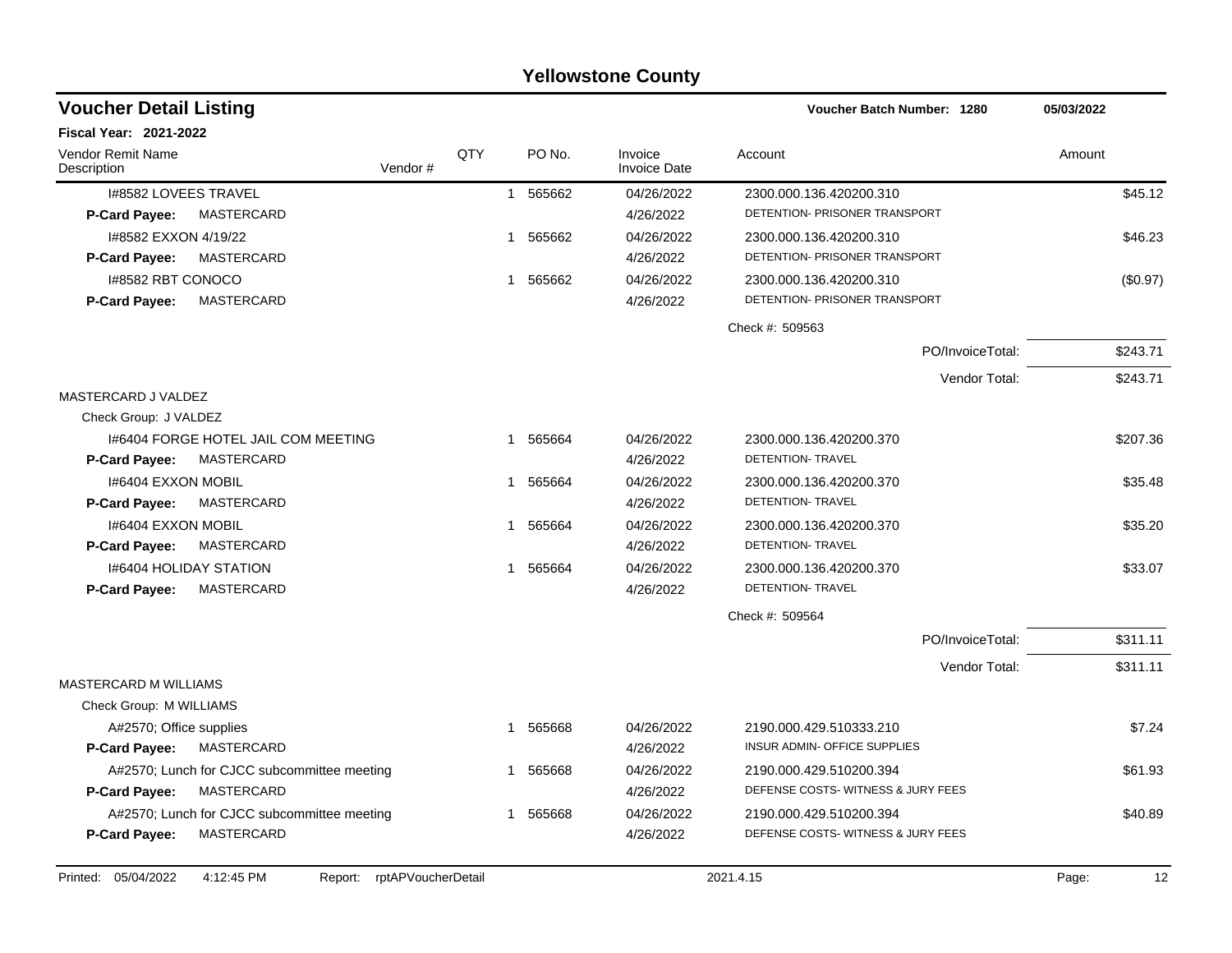| <b>Voucher Detail Listing</b>                |                    |             |          |                                | Voucher Batch Number: 1280               | 05/03/2022  |
|----------------------------------------------|--------------------|-------------|----------|--------------------------------|------------------------------------------|-------------|
| <b>Fiscal Year: 2021-2022</b>                |                    |             |          |                                |                                          |             |
| <b>Vendor Remit Name</b><br>Description      | Vendor#            | QTY         | PO No.   | Invoice<br><b>Invoice Date</b> | Account                                  | Amount      |
| A#2570; Office supplies                      |                    |             | 1 565668 | 04/26/2022                     | 2190.000.429.510333.210                  | \$2.25      |
| P-Card Payee:<br>MASTERCARD                  |                    |             |          | 4/26/2022                      | INSUR ADMIN- OFFICE SUPPLIES             |             |
| A#2570; Lunch for CJCC subcommittee meeting  |                    | $\mathbf 1$ | 565668   | 04/26/2022                     | 2190.000.429.510200.394                  | \$98.87     |
| MASTERCARD<br><b>P-Card Payee:</b>           |                    |             |          | 4/26/2022                      | DEFENSE COSTS-WITNESS & JURY FEES        |             |
| A#2570; Lunch for inquest                    |                    | $\mathbf 1$ | 565668   | 04/26/2022                     | 2190.000.429.510200.394                  | \$121.00    |
| MASTERCARD<br>P-Card Payee:                  |                    |             |          | 4/26/2022                      | DEFENSE COSTS-WITNESS & JURY FEES        |             |
| A#2570; Lunch for staff litigation meeting   |                    | -1          | 565668   | 04/26/2022                     | 2190.000.429.510200.394                  | \$72.00     |
| MASTERCARD<br><b>P-Card Payee:</b>           |                    |             |          | 4/26/2022                      | DEFENSE COSTS-WITNESS & JURY FEES        |             |
|                                              |                    |             |          |                                | Check #: 509565                          |             |
|                                              |                    |             |          |                                | PO/InvoiceTotal:                         | \$404.18    |
|                                              |                    |             |          |                                | Vendor Total:                            | \$404.18    |
| <b>MASTERCARD R MASSIE</b>                   |                    |             |          |                                |                                          |             |
| Check Group: R MASSIE                        |                    |             |          |                                |                                          |             |
| A#7471 Mailchimp April 2022                  |                    | -1          | 565678   | 04/26/2022                     | 5810.000.555.460442.368                  | \$475.00    |
| MASTERCARD<br>P-Card Payee:                  |                    |             |          | 4/26/2022                      | METRA MARKETING- SOFTWARE/HARDWARE MAINT |             |
| A#7471 Basecamp LLC Apr/May 2022             |                    |             | 1 565678 | 04/26/2022                     | 5810.000.555.460442.368                  | \$24.00     |
| <b>MASTERCARD</b><br>P-Card Payee:           |                    |             |          | 4/26/2022                      | METRA MARKETING- SOFTWARE/HARDWARE MAINT |             |
|                                              |                    |             |          |                                | Check #: 509566                          |             |
|                                              |                    |             |          |                                | PO/InvoiceTotal:                         | \$499.00    |
|                                              |                    |             |          |                                | Vendor Total:                            | \$499.00    |
| <b>MASTERCARD S METZGER</b>                  |                    |             |          |                                |                                          |             |
| Check Group: S METZGER                       |                    |             |          |                                |                                          |             |
| I#8592 MICROVAWES (10)                       |                    | -1          | 565657   | 04/26/2022                     | 2300.000.136.420200.220                  | \$3,230.86  |
| <b>P-Card Payee:</b><br>MASTERCARD           |                    |             |          | 4/26/2022                      | DETENTION- OPERATING SUPPLIES            |             |
| 1#8592 ADOBE MAY 2022                        |                    | $\mathbf 1$ | 565657   | 04/26/2022                     | 2300.000.136.420200.368                  | \$14.99     |
| MASTERCARD<br><b>P-Card Payee:</b>           |                    |             |          | 4/26/2022                      | DETENTION- SOFTWARE/HARDWARE MAINT       |             |
|                                              |                    |             |          |                                | Check #: 509567                          |             |
|                                              |                    |             |          |                                | PO/InvoiceTotal:                         | \$3,245.85  |
|                                              |                    |             |          |                                | Vendor Total:                            | \$3,245.85  |
| MASTERCARD V WEBER                           | 041609             |             |          |                                |                                          |             |
| Printed: 05/04/2022<br>4:12:45 PM<br>Report: | rptAPVoucherDetail |             |          |                                | 2021.4.15                                | Page:<br>13 |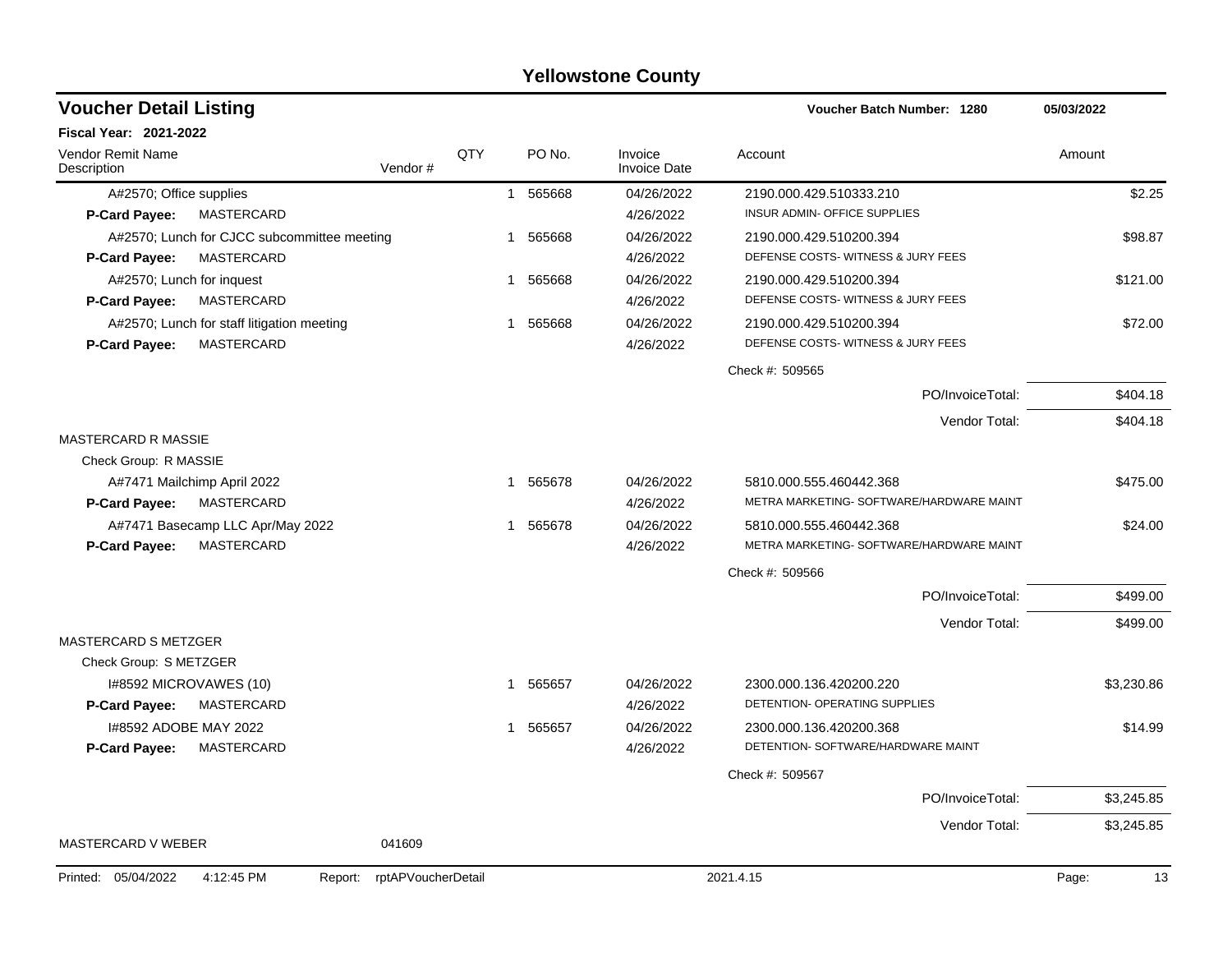| <b>Voucher Detail Listing</b>           |         |     |             |                                | Voucher Batch Number: 1280      | 05/03/2022 |
|-----------------------------------------|---------|-----|-------------|--------------------------------|---------------------------------|------------|
| <b>Fiscal Year: 2021-2022</b>           |         |     |             |                                |                                 |            |
| <b>Vendor Remit Name</b><br>Description | Vendor# | QTY | PO No.      | Invoice<br><b>Invoice Date</b> | Account                         | Amount     |
| Check Group: V WEBER                    |         |     |             |                                |                                 |            |
| A# 9886 / Food                          |         |     | 1 565646    | 04/26/2022                     | 2399.000.235.420250.223         | \$160.72   |
| P-Card Payee:<br>MASTERCARD             |         |     |             | 4/26/2022                      | YSC-FOOD                        |            |
| A# 9886 / Archery supplies              |         |     | 1 565646    | 04/26/2022                     | 2399.000.235.420250.225         | \$600.00   |
| MASTERCARD<br><b>P-Card Payee:</b>      |         |     |             | 4/26/2022                      | <b>YSC- RECREATION SUPPLIES</b> |            |
| A# 9886 / Shaving cream for youth       |         |     | 1 565646    | 04/26/2022                     | 2399.000.235.420250.220         | \$9.00     |
| MASTERCARD<br><b>P-Card Payee:</b>      |         |     |             | 4/26/2022                      | YSC- OPERATING SUPPLIES         |            |
| A# 9886 / Food                          |         |     | 1 565646    | 04/26/2022                     | 2399.000.235.420250.223         | \$8.98     |
| MASTERCARD<br><b>P-Card Payee:</b>      |         |     |             | 4/26/2022                      | <b>YSC-FOOD</b>                 |            |
| A# 9886 / Membership to Amazon          |         |     | 565646<br>1 | 04/26/2022                     | 2399.000.235.420250.330         | \$12.99    |
| MASTERCARD<br>P-Card Payee:             |         |     |             | 4/26/2022                      | YSC- MEMBERSHIP & DUES          |            |
| A# 9886 / Stamps                        |         |     | 1 565646    | 04/26/2022                     | 2399.000.235.420250.210         | \$58.00    |
| MASTERCARD<br><b>P-Card Payee:</b>      |         |     |             | 4/26/2022                      | YSC- OFFICE SUPPLIES            |            |
| A# 9886 / Pink Copy Paper               |         |     | 1 565646    | 04/26/2022                     | 2399.000.235.420250.210         | \$23.98    |
| MASTERCARD<br><b>P-Card Payee:</b>      |         |     |             | 4/26/2022                      | <b>YSC- OFFICE SUPPLIES</b>     |            |
| A# 9886 / Sean Dunn's business cards    |         |     | 1 565646    | 04/26/2022                     | 2399.000.235.420250.210         | \$35.49    |
| MASTERCARD<br><b>P-Card Payee:</b>      |         |     |             | 4/26/2022                      | YSC- OFFICE SUPPLIES            |            |
| A# 9886 / Gas for Van                   |         |     | 1 565646    | 04/26/2022                     | 2399.000.235.420250.370         | \$40.00    |
| MASTERCARD<br><b>P-Card Payee:</b>      |         |     |             | 4/26/2022                      | <b>YSC-TRAVEL</b>               |            |
| A# 9886 / Hank Richard's business cards |         |     | 1 565646    | 04/26/2022                     | 2399.000.235.420250.210         | \$35.49    |
| MASTERCARD<br><b>P-Card Payee:</b>      |         |     |             | 4/26/2022                      | YSC- OFFICE SUPPLIES            |            |
| A# 9886 / Kale Joyce's business cards   |         |     | 565646<br>1 | 04/26/2022                     | 2399.000.235.420250.210         | \$35.49    |
| MASTERCARD<br><b>P-Card Payee:</b>      |         |     |             | 4/26/2022                      | YSC- OFFICE SUPPLIES            |            |
| A# 9886 / Linda Spang'd buisness cards  |         |     | 1 565646    | 04/26/2022                     | 2399.000.235.420250.210         | \$35.49    |
| MASTERCARD<br><b>P-Card Payee:</b>      |         |     |             | 4/26/2022                      | YSC- OFFICE SUPPLIES            |            |
| A# 9886 / Janitorial Supplies           |         |     | 1 565646    | 04/26/2022                     | 2399.000.235.420250.224         | \$59.04    |
| MASTERCARD<br><b>P-Card Payee:</b>      |         |     |             | 4/26/2022                      | YSC- JANITORIAL SUPPLIES        |            |
| A# 9886 / Boods for FSP program         |         |     | 1 565646    | 04/26/2022                     | 2399.000.235.420253.378         | \$42.98    |
| <b>MASTERCARD</b><br>P-Card Payee:      |         |     |             | 4/26/2022                      | FAMILY STABIL- OTHER TRAINING   |            |
|                                         |         |     |             |                                | Check #: 509568                 |            |

PO/InvoiceTotal: \$1,157.65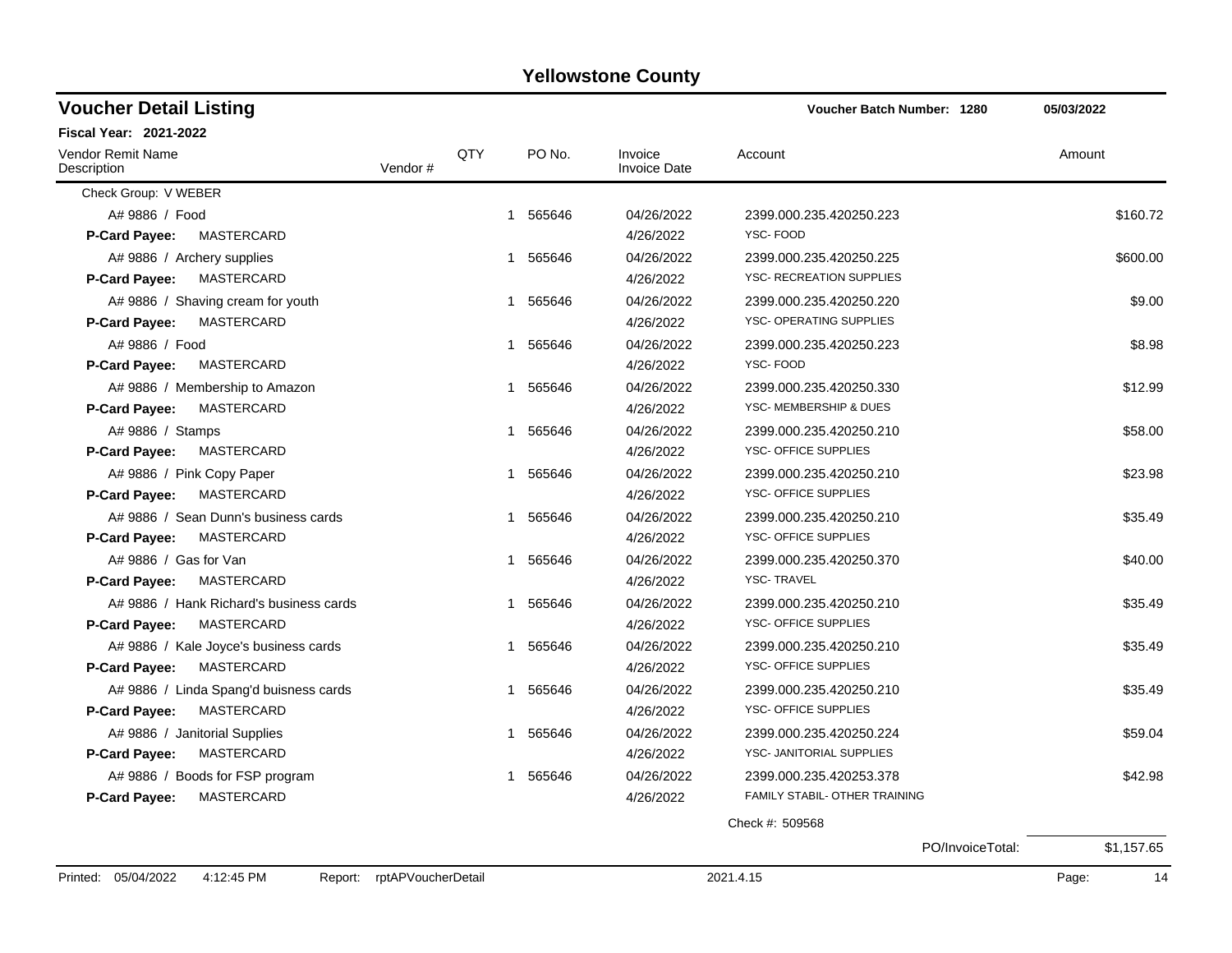| <b>Voucher Detail Listing</b>                                                                                |                    |     |           |                                | Voucher Batch Number: 1280                         |                  | 05/03/2022  |
|--------------------------------------------------------------------------------------------------------------|--------------------|-----|-----------|--------------------------------|----------------------------------------------------|------------------|-------------|
| <b>Fiscal Year: 2021-2022</b>                                                                                |                    |     |           |                                |                                                    |                  |             |
| Vendor Remit Name<br>Description                                                                             | Vendor#            | QTY | PO No.    | Invoice<br><b>Invoice Date</b> | Account                                            |                  | Amount      |
|                                                                                                              |                    |     |           |                                |                                                    | Vendor Total:    | \$1,157.65  |
| MCKINNEY, MEREDITH BLAIR                                                                                     |                    |     |           |                                |                                                    |                  |             |
| Check Group:                                                                                                 |                    |     |           |                                |                                                    |                  |             |
| 4/15/2022: CR-2020-776 Howard 1 Day Jury Trial - Served                                                      |                    |     | 1 565699  | 04/27/2022<br>4/27/2022        | 1000.000.121.410340.394<br>JP- WITNESS & JURY FEES |                  | \$25.00     |
| Mileage: 42                                                                                                  |                    |     | 42 565699 | 04/27/2022<br>4/27/2022        | 1000.000.121.410340.394<br>JP- WITNESS & JURY FEES |                  | \$24.57     |
|                                                                                                              |                    |     |           |                                | Check #: 509525                                    |                  |             |
|                                                                                                              |                    |     |           |                                |                                                    | PO/InvoiceTotal: | \$49.57     |
|                                                                                                              |                    |     |           |                                |                                                    | Vendor Total:    | \$49.57     |
| <b>MONTANA CORONER'S ASSOC</b>                                                                               | 020615             |     |           |                                |                                                    |                  |             |
| Check Group:                                                                                                 |                    |     |           |                                |                                                    |                  |             |
| I#2022-12: Montana Coroner's Conference registration fee<br>for RH, VJ, JM, SA. Billings, MT on 05/01-05/03. |                    |     | 4 565712  | 04/27/2022                     | 2300.000.126.420800.380                            |                  | \$800.00    |
|                                                                                                              |                    |     |           | 4/27/2022                      | <b>CORONER-TRAINING</b>                            |                  |             |
|                                                                                                              |                    |     |           |                                | Check #: 509526                                    |                  |             |
|                                                                                                              |                    |     |           |                                |                                                    | PO/InvoiceTotal: | \$800.00    |
|                                                                                                              |                    |     |           |                                |                                                    | Vendor Total:    | \$800.00    |
| <b>MONTANA DAKOTA UTILITIES</b>                                                                              | 040762             |     |           |                                |                                                    |                  |             |
| Check Group:                                                                                                 |                    |     |           |                                |                                                    |                  |             |
| A#05449010007 Gas Bill 4/20/22                                                                               |                    |     | 1 565651  | 04/26/2022<br>4/26/2022        | 2140.000.403.431100.340<br>WEED- UTILITIES         |                  | \$106.42    |
|                                                                                                              |                    |     |           |                                | Check #: 509527                                    |                  |             |
|                                                                                                              |                    |     |           |                                |                                                    | PO/InvoiceTotal: | \$106.42    |
| Check Group:                                                                                                 |                    |     |           |                                |                                                    |                  |             |
| A#49878010005 ROUND BLDG 4/18/22                                                                             |                    |     | 1 565713  | 04/27/2022<br>4/27/2022        | 1000.000.145.411200.344<br><b>FACILITIES- GAS</b>  |                  | \$147.54    |
|                                                                                                              |                    |     |           |                                | Check #: 509527                                    |                  |             |
|                                                                                                              |                    |     |           |                                |                                                    | PO/InvoiceTotal: | \$147.54    |
|                                                                                                              |                    |     |           |                                |                                                    | Vendor Total:    | \$253.96    |
| Printed: 05/04/2022<br>4:12:45 PM<br>Report:                                                                 | rptAPVoucherDetail |     |           |                                | 2021.4.15                                          |                  | Page:<br>15 |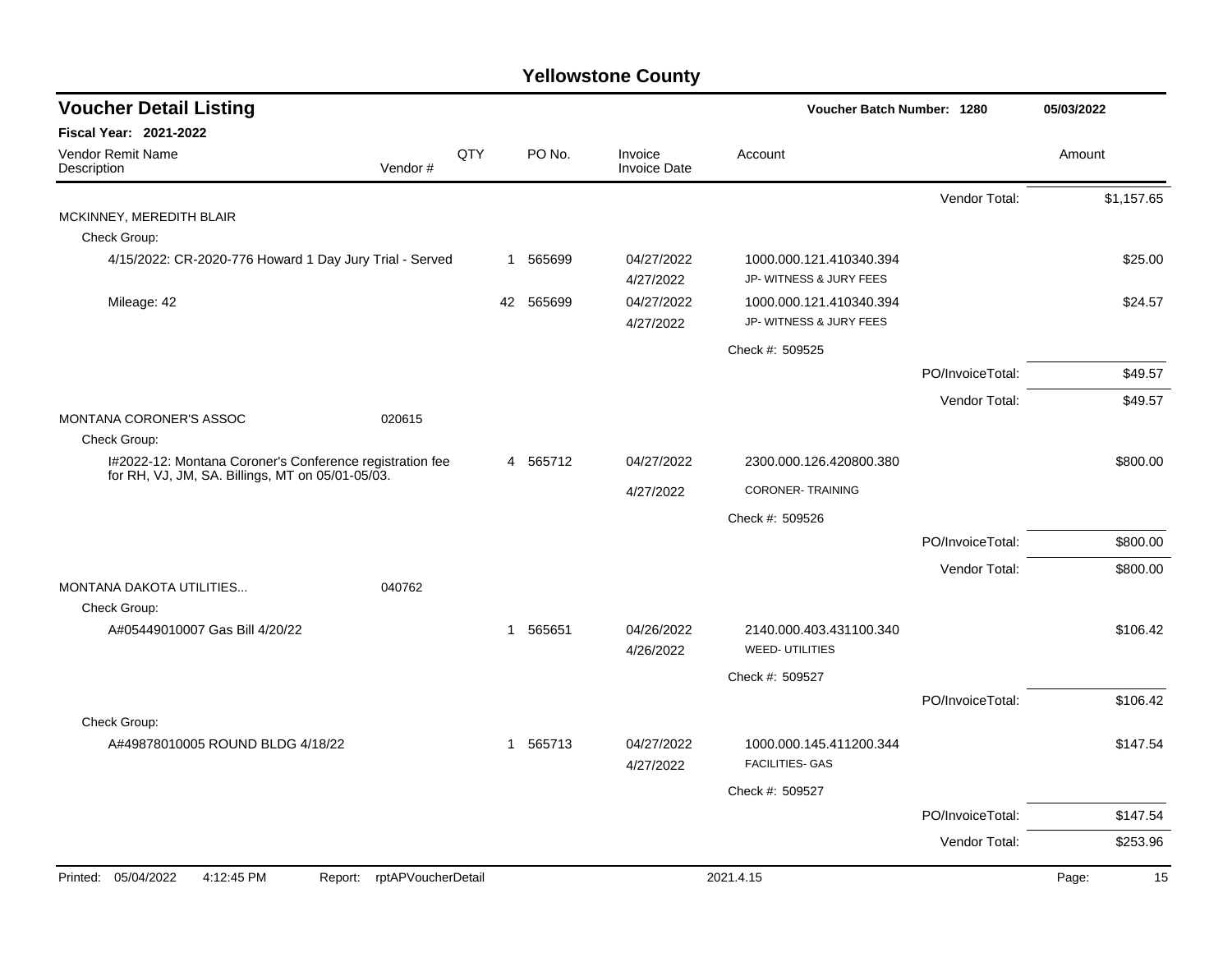| <b>Voucher Detail Listing</b>                           |                    |     |           |                         | Voucher Batch Number: 1280                         |                  | 05/03/2022  |
|---------------------------------------------------------|--------------------|-----|-----------|-------------------------|----------------------------------------------------|------------------|-------------|
| <b>Fiscal Year: 2021-2022</b>                           |                    |     |           |                         |                                                    |                  |             |
| <b>Vendor Remit Name</b><br>Description                 | Vendor#            | QTY | PO No.    | Invoice<br>Invoice Date | Account                                            |                  | Amount      |
| MONTANA MOBILE DOCUMENT SHREDDING INC                   |                    |     |           |                         |                                                    |                  |             |
| Check Group:                                            |                    |     |           |                         |                                                    |                  |             |
| I#66182 - Shredding for HR 4/20/22                      |                    |     | 1 565644  | 04/26/2022<br>4/26/2022 | 1000.000.199.411800.397<br>MISC- CONTRACT SERVICES |                  | \$104.20    |
|                                                         |                    |     |           |                         | Check #: 509528                                    |                  |             |
|                                                         |                    |     |           |                         |                                                    | PO/InvoiceTotal: | \$104.20    |
|                                                         |                    |     |           |                         |                                                    | Vendor Total:    | \$104.20    |
| MORGAN, DAVID C                                         |                    |     |           |                         |                                                    |                  |             |
| Check Group:                                            |                    |     |           |                         |                                                    |                  |             |
| 4/15/2022: CR-2020-776 Howard 1 Day Jury Trial          |                    |     | 1 565700  | 04/27/2022<br>4/27/2022 | 1000.000.121.410340.394<br>JP-WITNESS & JURY FEES  |                  | \$12.00     |
| Mileage: 4                                              |                    |     | 4 565700  | 04/27/2022<br>4/27/2022 | 1000.000.121.410340.394<br>JP- WITNESS & JURY FEES |                  | \$2.34      |
|                                                         |                    |     |           |                         | Check #: 509529                                    |                  |             |
|                                                         |                    |     |           |                         |                                                    | PO/InvoiceTotal: | \$14.34     |
|                                                         |                    |     |           |                         |                                                    | Vendor Total:    | \$14.34     |
| NIEMI, ARTHUR JOHN                                      |                    |     |           |                         |                                                    |                  |             |
| Check Group:                                            |                    |     |           |                         |                                                    |                  |             |
| 4/15/2022: CR-2020-776 Howard 1 Day Jury Trial - Served |                    |     | 1 565710  | 04/27/2022<br>4/27/2022 | 1000.000.121.410340.394<br>JP- WITNESS & JURY FEES |                  | \$25.00     |
| Mileage: 20                                             |                    |     | 20 565710 | 04/27/2022              | 1000.000.121.410340.394                            |                  | \$11.70     |
|                                                         |                    |     |           | 4/27/2022               | JP- WITNESS & JURY FEES                            |                  |             |
|                                                         |                    |     |           |                         | Check #: 509530                                    |                  |             |
|                                                         |                    |     |           |                         |                                                    | PO/InvoiceTotal: | \$36.70     |
|                                                         |                    |     |           |                         |                                                    | Vendor Total:    | \$36.70     |
| NORTHWESTERN ENERGY<br>Check Group:                     | 045035             |     |           |                         |                                                    |                  |             |
| A#0255043-2 03/09/22 - 04/14/22 410 S 26th St 4/15/22   |                    |     | 1 565642  | 04/26/2022<br>4/26/2022 | 2399.000.235.420250.341<br><b>YSC- ELECTRICITY</b> |                  | \$1,753.85  |
|                                                         |                    |     |           |                         | Check #: 509531                                    |                  |             |
|                                                         |                    |     |           |                         |                                                    |                  |             |
| Printed: 05/04/2022<br>4:12:45 PM<br>Report:            | rptAPVoucherDetail |     |           |                         | 2021.4.15                                          |                  | Page:<br>16 |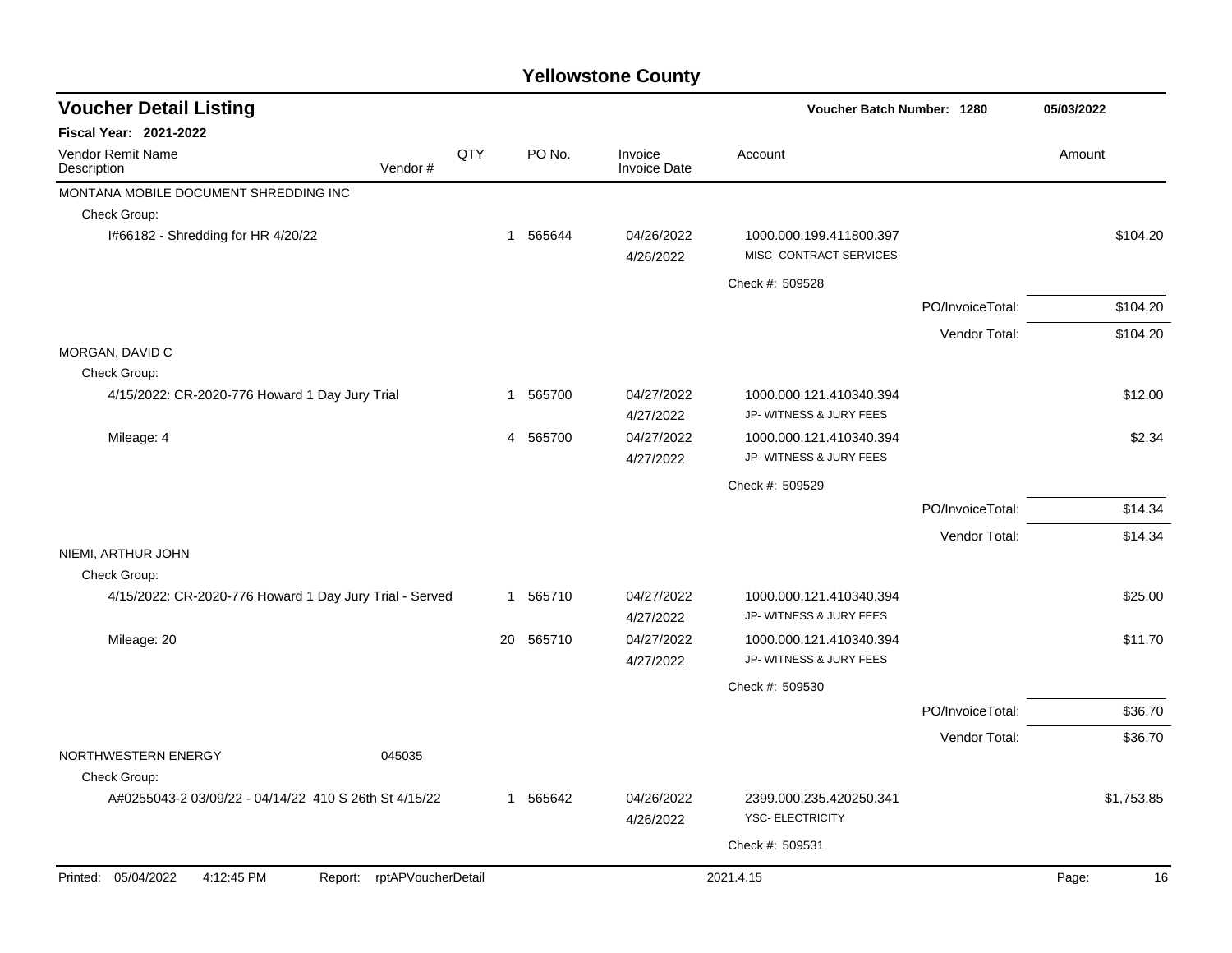| <b>Voucher Detail Listing</b><br>Voucher Batch Number: 1280        |     |                        |                                |                                                          |                  | 05/03/2022  |
|--------------------------------------------------------------------|-----|------------------------|--------------------------------|----------------------------------------------------------|------------------|-------------|
| Fiscal Year: 2021-2022                                             |     |                        |                                |                                                          |                  |             |
| Vendor Remit Name<br>Vendor#<br>Description                        | QTY | PO No.                 | Invoice<br><b>Invoice Date</b> | Account                                                  |                  | Amount      |
|                                                                    |     |                        |                                |                                                          | PO/InvoiceTotal: | \$1,753.85  |
| Check Group:                                                       |     |                        |                                |                                                          |                  |             |
| A#0996489-1 2550 3RD AVE N 4/20/22                                 |     | 565650<br>$\mathbf{1}$ | 4/26/2022<br>4/26/2022         | 1000.000.145.411200.341<br>FACILITIES-ELECTRICITY        |                  | \$294.46    |
|                                                                    |     |                        |                                | Check #: 509531                                          |                  |             |
|                                                                    |     |                        |                                |                                                          | PO/InvoiceTotal: | \$294.46    |
|                                                                    |     |                        |                                |                                                          | Vendor Total:    | \$2,048.31  |
| OLDENBURG, LEE                                                     |     |                        |                                |                                                          |                  |             |
| Check Group:<br>VA BURIAL BENEFIT, LYNN O. OLDENBURG, 1/26/22      |     | 1 565636               | 04/25/2022<br>4/25/2022        | 1000.000.199.450200.396<br>MISC- FUNERAL EXPENSE/BURIALS |                  | \$250.00    |
|                                                                    |     |                        |                                | Check #: 509532                                          |                  |             |
|                                                                    |     |                        |                                |                                                          | PO/InvoiceTotal: | \$250.00    |
|                                                                    |     |                        |                                |                                                          | Vendor Total:    | \$250.00    |
| OLSON, MICHELLE                                                    |     |                        |                                |                                                          |                  |             |
| Check Group:                                                       |     |                        |                                |                                                          |                  |             |
| VA BURIAL BENEFITS, RAYMOND A OLSON, 2/8/22                        |     | 1 565637               | 04/25/2022<br>4/25/2022        | 1000.000.199.450200.396<br>MISC- FUNERAL EXPENSE/BURIALS |                  | \$250.00    |
|                                                                    |     |                        |                                |                                                          |                  |             |
|                                                                    |     |                        |                                | Check #: 509533                                          | PO/InvoiceTotal: | \$250.00    |
|                                                                    |     |                        |                                |                                                          |                  |             |
| OLSON, MARK ALAN                                                   |     |                        |                                |                                                          | Vendor Total:    | \$250.00    |
| Check Group:                                                       |     |                        |                                |                                                          |                  |             |
| 4/15/2022: CR-2020-776 Howard 1 Day Jury Trial                     |     | 1 565701               | 04/27/2022<br>4/27/2022        | 1000.000.121.410340.394<br>JP- WITNESS & JURY FEES       |                  | \$12.00     |
| Mileage: 10                                                        |     | 565701<br>10           | 04/27/2022<br>4/27/2022        | 1000.000.121.410340.394<br>JP- WITNESS & JURY FEES       |                  | \$5.85      |
|                                                                    |     |                        |                                | Check #: 509534                                          |                  |             |
|                                                                    |     |                        |                                |                                                          | PO/InvoiceTotal: | \$17.85     |
| Printed: 05/04/2022<br>4:12:45 PM<br>rptAPVoucherDetail<br>Report: |     |                        |                                | 2021.4.15                                                |                  | Page:<br>17 |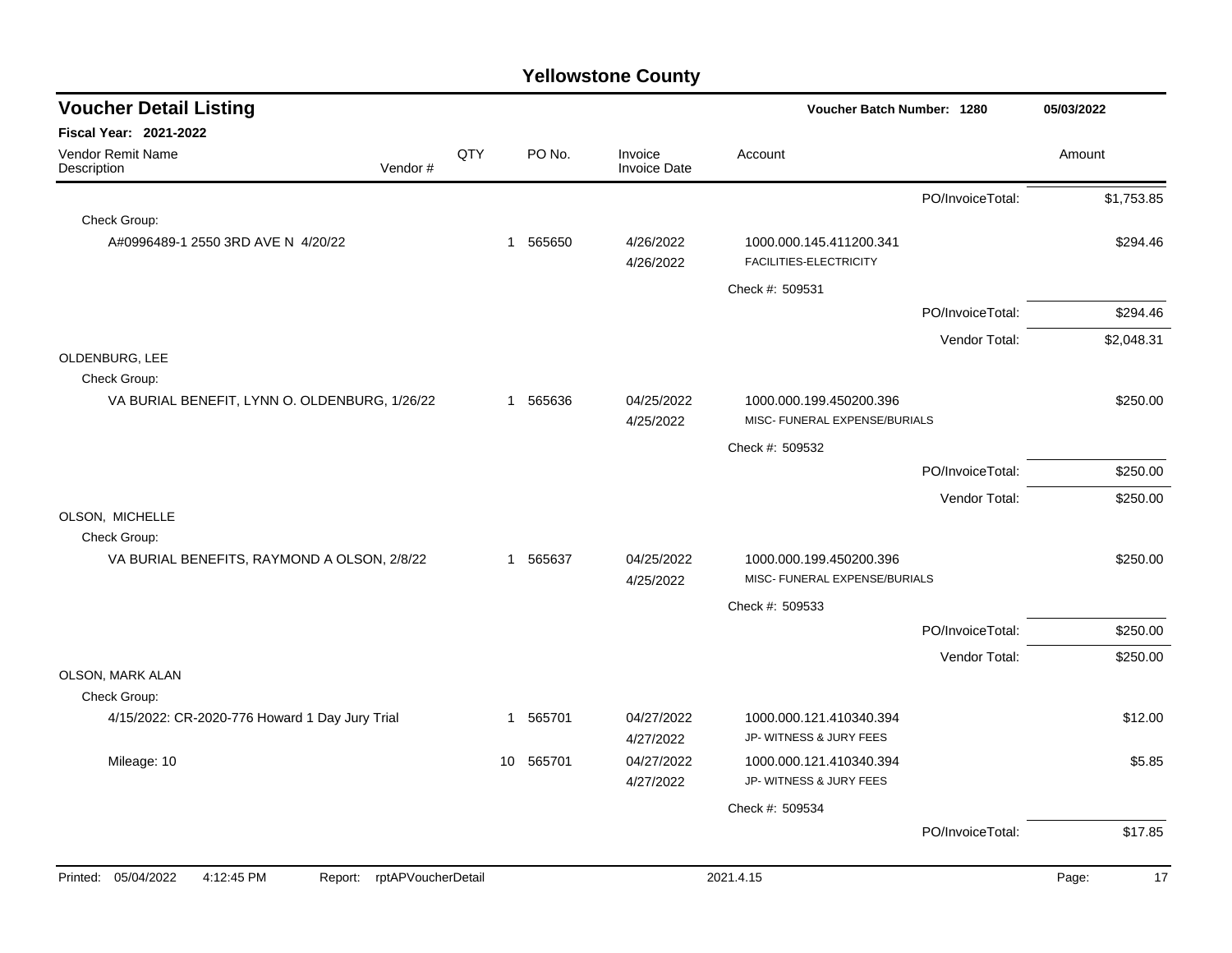| <b>Voucher Detail Listing</b>                        |                    |     |          |                                | Voucher Batch Number: 1280                                      |                  | 05/03/2022  |          |
|------------------------------------------------------|--------------------|-----|----------|--------------------------------|-----------------------------------------------------------------|------------------|-------------|----------|
| <b>Fiscal Year: 2021-2022</b>                        |                    |     |          |                                |                                                                 |                  |             |          |
| <b>Vendor Remit Name</b><br>Description<br>Vendor#   | QTY                |     | PO No.   | Invoice<br><b>Invoice Date</b> | Account                                                         |                  | Amount      |          |
|                                                      |                    |     |          |                                |                                                                 | Vendor Total:    |             | \$17.85  |
| PLANTERIORS, INC                                     |                    |     |          |                                |                                                                 |                  |             |          |
| Check Group:                                         |                    |     |          |                                |                                                                 |                  |             |          |
| 1#5741; Miller Bldg Plant Care April 2022            |                    | 1   | 565635   | 04/25/2022<br>4/25/2022        | 1000.000.145.411200.360<br>FACILITIES- REPAIR & MAINT SERVICE   |                  |             | \$65.00  |
|                                                      |                    |     |          |                                | Check #: 509535                                                 |                  |             |          |
|                                                      |                    |     |          |                                |                                                                 | PO/InvoiceTotal: |             | \$65.00  |
|                                                      |                    |     |          |                                |                                                                 | Vendor Total:    |             | \$65.00  |
| POE, JON<br>Check Group:                             |                    |     |          |                                |                                                                 |                  |             |          |
| PERDIEM, MSTOA HELENA 2022 05/23-05/27/22. J.P.      |                    |     | 1 565658 | 04/26/2022<br>4/26/2022        | 2300.000.130.420110.370<br><b>ADMIN-TRAVEL</b>                  |                  | \$223.00    |          |
|                                                      |                    |     |          |                                | Check #: 509536                                                 |                  |             |          |
|                                                      |                    |     |          |                                |                                                                 | PO/InvoiceTotal: | \$223.00    |          |
|                                                      |                    |     |          |                                |                                                                 |                  |             |          |
| RICHESON, KEVIN                                      |                    |     |          |                                |                                                                 | Vendor Total:    |             | \$223.00 |
| Check Group:                                         |                    |     |          |                                |                                                                 |                  |             |          |
| PerDiem AC Theroy Refresher CEU Helena 4/22-23/22 KR |                    |     | 1 565677 | 04/26/2022<br>4/26/2022        | 5810.000.551.460442.370<br>METRA ADMIN-TRAVEL/MOVING            |                  |             | \$73.00  |
| Hotel AC Theroy Refresher CEU Helena 4/22-23/22 KR   |                    | 1   | 565677   | 04/26/2022<br>4/26/2022        | 5810.000.551.460442.370<br>METRA ADMIN- TRAVEL/MOVING           |                  |             | \$78.79  |
| Mileage AC Theroy Refresher CEU Helena 4/22-23/22 KR |                    | 486 | 565677   | 04/26/2022<br>4/26/2022        | 5810.000.551.460442.370<br>METRA ADMIN- TRAVEL/MOVING           |                  | \$284.31    |          |
|                                                      |                    |     |          |                                | Check #: 509537                                                 |                  |             |          |
|                                                      |                    |     |          |                                |                                                                 | PO/InvoiceTotal: |             | \$436.10 |
|                                                      |                    |     |          |                                |                                                                 | Vendor Total:    |             | \$436.10 |
| <b>S BAR S SUPPLY</b><br>005535                      |                    |     |          |                                |                                                                 |                  |             |          |
| Check Group: S BAR S                                 |                    |     |          |                                |                                                                 |                  |             |          |
| 1#73783 Cold Storage Bldg Prj #26745 4/22/22         |                    | 1   | 565675   | 04/27/2022<br>4/27/2022        | 5811.000.552.460442.920<br>FACILITIES- CAPITAL OUTLAY/ BUILDING |                  | \$59,178.00 |          |
| 05/04/2022<br>4:12:45 PM<br>Printed:<br>Report:      | rptAPVoucherDetail |     |          |                                | 2021.4.15                                                       |                  | Page:       | 18       |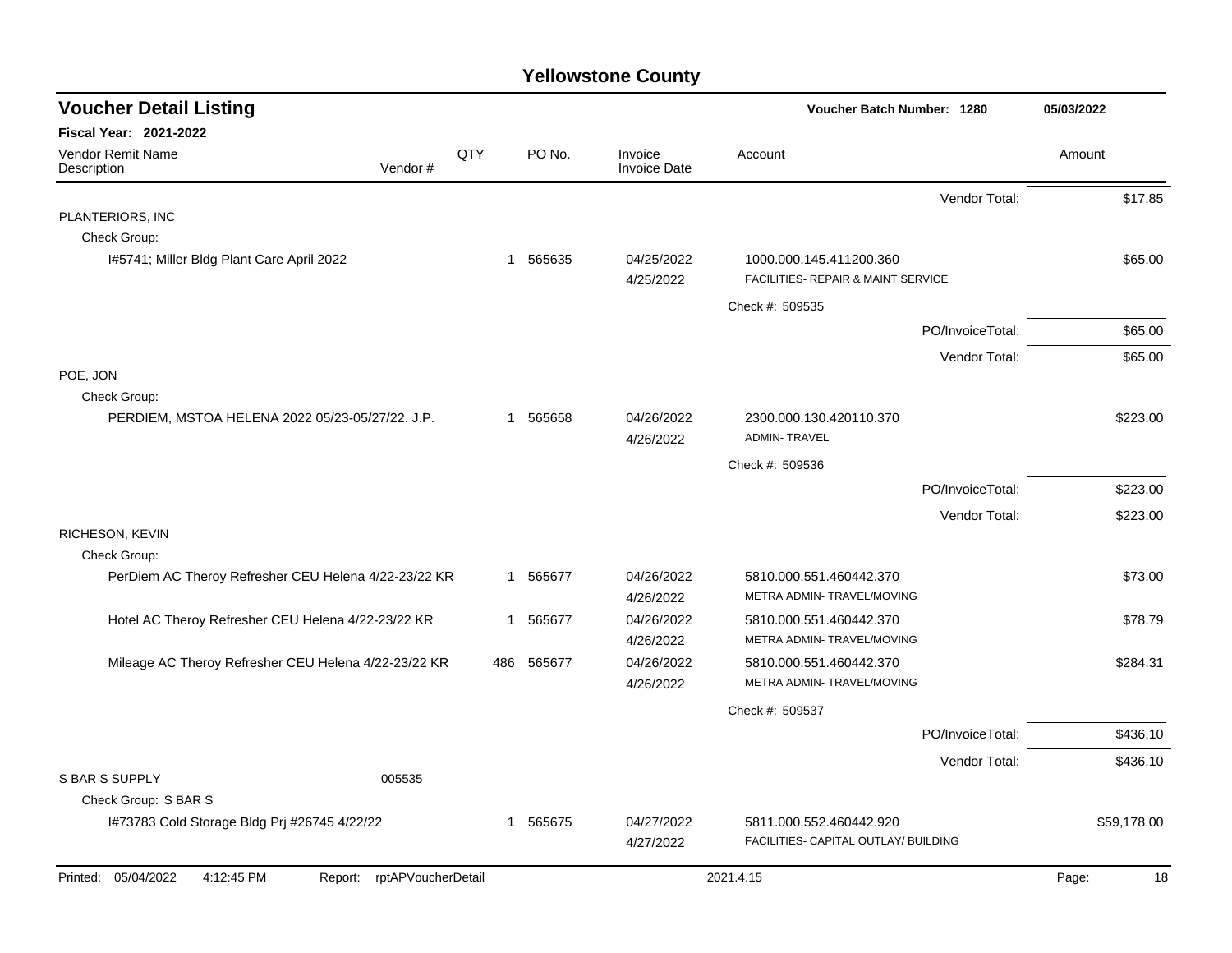| <b>Voucher Detail Listing</b>                                           |     |    |           |                                | Voucher Batch Number: 1280                         |                  | 05/03/2022   |
|-------------------------------------------------------------------------|-----|----|-----------|--------------------------------|----------------------------------------------------|------------------|--------------|
| <b>Fiscal Year: 2021-2022</b>                                           |     |    |           |                                |                                                    |                  |              |
| <b>Vendor Remit Name</b><br>Description<br>Vendor#                      | QTY |    | PO No.    | Invoice<br><b>Invoice Date</b> | Account                                            |                  | Amount       |
| 5% Retainage I#73783 Cold Storage Bldg S Bar S Bldg Ctr<br>4/22/22      |     |    | 1 565675  | 04/27/2022                     | 5811.000.552.460442.920                            |                  | (\$2,958.90) |
|                                                                         |     |    |           | 4/27/2022                      | FACILITIES- CAPITAL OUTLAY/ BUILDING               |                  |              |
| 1% Contractor Tax I#73783 Cold Storage Bldg S Bar S                     |     |    | 1 565675  | 04/27/2022                     | 5811.000.552.460442.920                            |                  | (\$562.19)   |
| Bldg Ctr 4/22/22                                                        |     |    |           | 4/27/2022                      | FACILITIES- CAPITAL OUTLAY/ BUILDING               |                  |              |
|                                                                         |     |    |           |                                | Check #: 509538                                    |                  |              |
|                                                                         |     |    |           |                                |                                                    | PO/InvoiceTotal: | \$55,656.91  |
|                                                                         |     |    |           |                                |                                                    | Vendor Total:    | \$55,656.91  |
| SANDERS, ARLYS                                                          |     |    |           |                                |                                                    |                  |              |
| Check Group:<br>4/15/2022: CR-2020-776 Howard 1 Day Jury Trial - Served |     | -1 | 565688    | 04/27/2022<br>4/27/2022        | 1000.000.121.410340.394<br>JP- WITNESS & JURY FEES |                  | \$25.00      |
| Mileage: 16                                                             |     | 16 | 565688    | 04/27/2022<br>4/27/2022        | 1000.000.121.410340.394<br>JP- WITNESS & JURY FEES |                  | \$9.36       |
|                                                                         |     |    |           |                                | Check #: 509539                                    |                  |              |
|                                                                         |     |    |           |                                |                                                    | PO/InvoiceTotal: | \$34.36      |
|                                                                         |     |    |           |                                |                                                    | Vendor Total:    | \$34.36      |
| SAYE, PAULA<br>Check Group:                                             |     |    |           |                                |                                                    |                  |              |
| 4/11/2022-4/15/2022; Pro Tem Services for Judge Carter -                |     |    | 1 565670  | 04/26/2022                     | 1000.000.121.410340.357                            |                  | \$1,000.00   |
| 2 Full Days & 1 Half Day                                                |     |    |           | 4/26/2022                      | JP- OTHER PROFESSIONAL SERVICES                    |                  |              |
|                                                                         |     |    |           |                                | Check #: 509540                                    |                  |              |
|                                                                         |     |    |           |                                |                                                    | PO/InvoiceTotal: | \$1,000.00   |
|                                                                         |     |    |           |                                |                                                    | Vendor Total:    | \$1,000.00   |
| <b>SCHAFER, JESSE J</b><br>Check Group:                                 |     |    |           |                                |                                                    |                  |              |
| 4/15/2022: CR-2020-776 Howard 1 Day Jury Trial                          |     |    | 1 565702  | 04/27/2022<br>4/27/2022        | 1000.000.121.410340.394<br>JP- WITNESS & JURY FEES |                  | \$12.00      |
| Mileage: 18                                                             |     |    | 18 565702 | 04/27/2022<br>4/27/2022        | 1000.000.121.410340.394<br>JP- WITNESS & JURY FEES |                  | \$10.53      |
| Printed: 05/04/2022<br>4:12:45 PM<br>Report: rptAPVoucherDetail         |     |    |           |                                | 2021.4.15                                          |                  | 19<br>Page:  |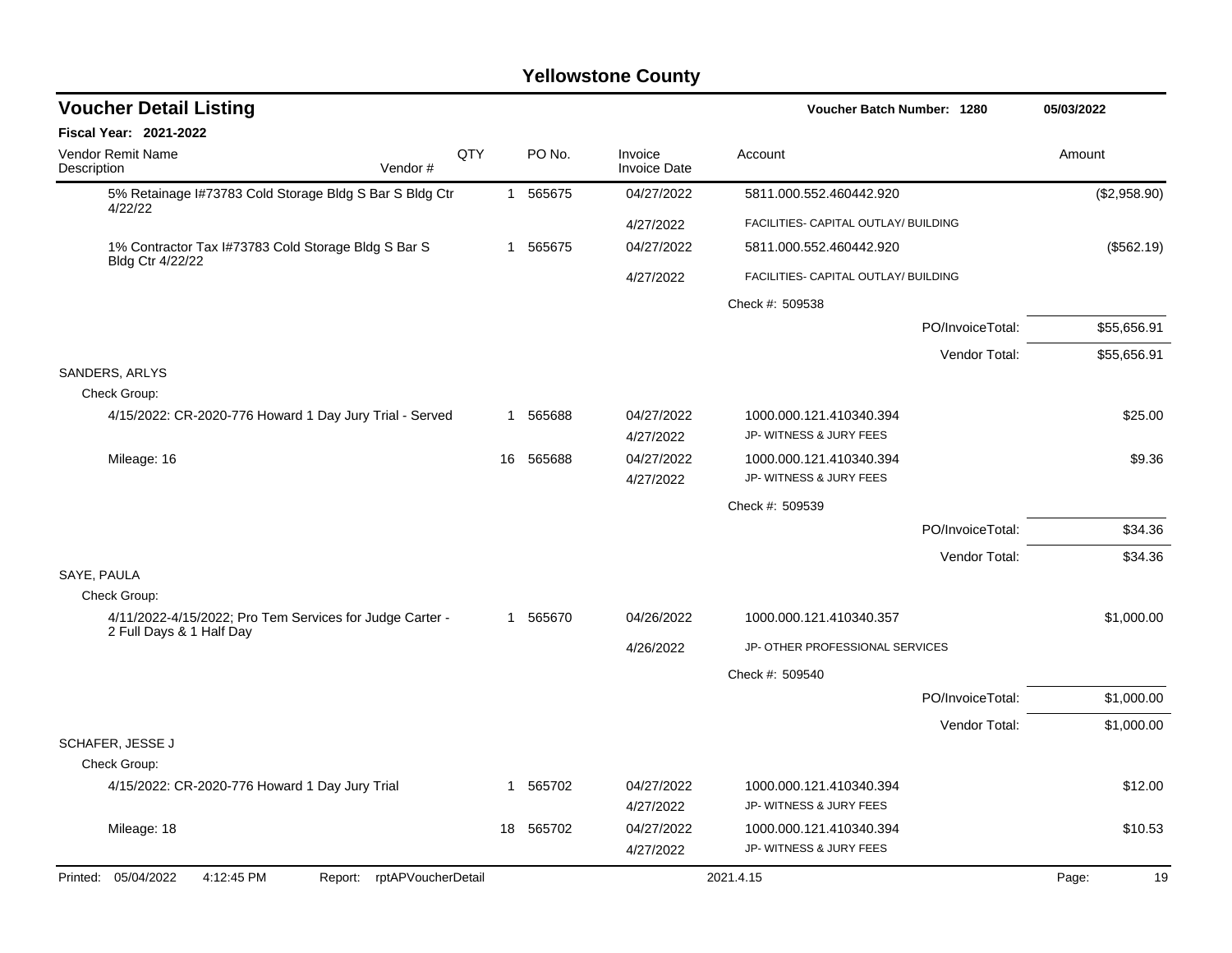| <b>Voucher Detail Listing</b>                                                  |         |              |           |                                | Voucher Batch Number: 1280                         |                  | 05/03/2022 |
|--------------------------------------------------------------------------------|---------|--------------|-----------|--------------------------------|----------------------------------------------------|------------------|------------|
| <b>Fiscal Year: 2021-2022</b>                                                  |         |              |           |                                |                                                    |                  |            |
| Vendor Remit Name<br>Description                                               | Vendor# | QTY          | PO No.    | Invoice<br><b>Invoice Date</b> | Account                                            |                  | Amount     |
|                                                                                |         |              |           |                                | Check #: 509541                                    |                  |            |
|                                                                                |         |              |           |                                |                                                    | PO/InvoiceTotal: | \$22.53    |
|                                                                                |         |              |           |                                |                                                    | Vendor Total:    | \$22.53    |
| SCHLABS, DARRYL WAYNE                                                          |         |              |           |                                |                                                    |                  |            |
| Check Group:                                                                   |         |              |           |                                |                                                    |                  |            |
| 4/15/2022: CR-2020-776 Howard 1 Day Jury Trial                                 |         |              | 1 565703  | 04/27/2022<br>4/27/2022        | 1000.000.121.410340.394<br>JP- WITNESS & JURY FEES |                  | \$12.00    |
| Mileage: 10                                                                    |         | 10           | 565703    | 04/27/2022<br>4/27/2022        | 1000.000.121.410340.394<br>JP- WITNESS & JURY FEES |                  | \$5.85     |
|                                                                                |         |              |           |                                | Check #: 509542                                    |                  |            |
|                                                                                |         |              |           |                                |                                                    | PO/InvoiceTotal: | \$17.85    |
|                                                                                |         |              |           |                                |                                                    | Vendor Total:    | \$17.85    |
| <b>SELBY'S ESSCO</b>                                                           | 005580  |              |           |                                |                                                    |                  |            |
| Check Group:                                                                   |         |              |           |                                |                                                    |                  |            |
| I#630501-000 Inkjet Bond-92 Bright 36x150 - 2" core<br>(Plotter paper) 4/26/22 |         | $\mathbf{1}$ | 565683    | 04/27/2022                     | 6040.000.400.500300.220                            |                  | \$75.88    |
|                                                                                |         |              |           | 4/27/2022                      | <b>GIS- OPERATING SUPPLIES</b>                     |                  |            |
|                                                                                |         |              |           |                                | Check #: 509543                                    |                  |            |
|                                                                                |         |              |           |                                |                                                    | PO/InvoiceTotal: | \$75.88    |
|                                                                                |         |              |           |                                |                                                    | Vendor Total:    | \$75.88    |
| SHENEFELT, ELIZABETH MOTTA                                                     |         |              |           |                                |                                                    |                  |            |
| Check Group:                                                                   |         |              |           |                                |                                                    |                  |            |
| 4/15/2022: CR-2020-776 Howard 1 Day Jury Trial                                 |         |              | 1 565704  | 04/27/2022                     | 1000.000.121.410340.394<br>JP- WITNESS & JURY FEES |                  | \$12.00    |
|                                                                                |         |              |           | 4/27/2022                      |                                                    |                  |            |
| Mileage: 14                                                                    |         |              | 14 565704 | 04/27/2022<br>4/27/2022        | 1000.000.121.410340.394<br>JP- WITNESS & JURY FEES |                  | \$8.19     |
|                                                                                |         |              |           |                                | Check #: 509544                                    |                  |            |
|                                                                                |         |              |           |                                |                                                    | PO/InvoiceTotal: | \$20.19    |
|                                                                                |         |              |           |                                |                                                    |                  |            |
| SHERMAN, DEBORAH K                                                             |         |              |           |                                |                                                    | Vendor Total:    | \$20.19    |
|                                                                                |         |              |           |                                |                                                    |                  |            |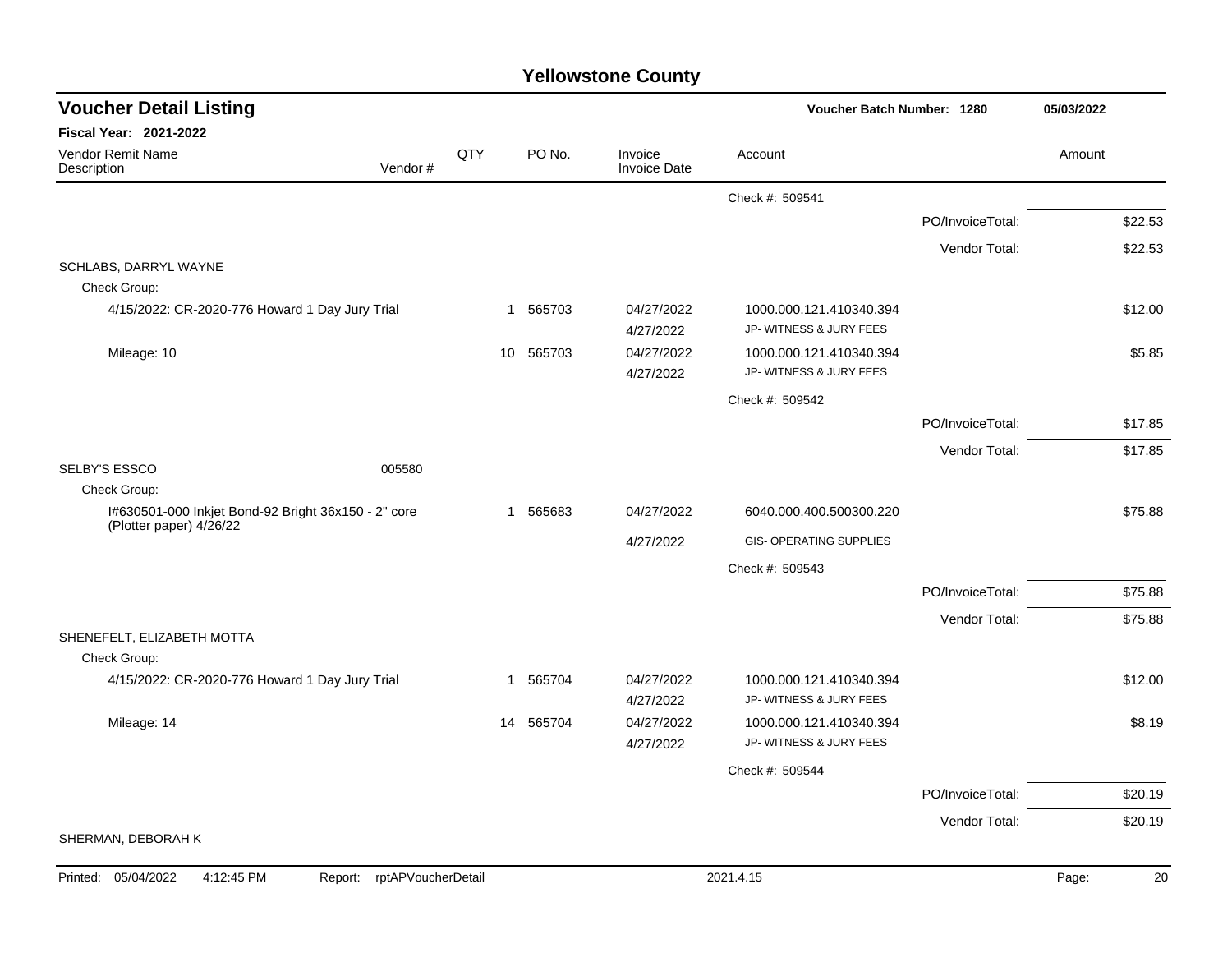| <b>Voucher Detail Listing</b>                                           |         |     |                       |                                |                                      | Voucher Batch Number: 1280 |             |  |
|-------------------------------------------------------------------------|---------|-----|-----------------------|--------------------------------|--------------------------------------|----------------------------|-------------|--|
| Fiscal Year: 2021-2022                                                  |         |     |                       |                                |                                      |                            |             |  |
| Vendor Remit Name<br>Description                                        | Vendor# | QTY | PO No.                | Invoice<br><b>Invoice Date</b> | Account                              |                            | Amount      |  |
| Check Group:                                                            |         |     |                       |                                |                                      |                            |             |  |
| 4/15/2022: CR-2020-776 Howard 1 Day Jury Trial                          |         |     | 1 565705              | 04/27/2022                     | 1000.000.121.410340.394              |                            | \$12.00     |  |
|                                                                         |         |     |                       | 4/27/2022                      | JP- WITNESS & JURY FEES              |                            |             |  |
| Mileage: 56                                                             |         |     | 56<br>565705          | 04/27/2022                     | 1000.000.121.410340.394              |                            | \$32.76     |  |
|                                                                         |         |     |                       | 4/27/2022                      | JP- WITNESS & JURY FEES              |                            |             |  |
|                                                                         |         |     |                       |                                | Check #: 509545                      |                            |             |  |
|                                                                         |         |     |                       |                                |                                      | PO/InvoiceTotal:           | \$44.76     |  |
|                                                                         |         |     |                       |                                |                                      | Vendor Total:              | \$44.76     |  |
| SMART, BRANDON<br>Check Group:                                          | 047072  |     |                       |                                |                                      |                            |             |  |
| PERDIEM, MSTOA HELENA 2022 05/23-05/27/22. B.S.                         |         |     | 1 565645              | 04/26/2022                     | 2300.000.130.420110.370              |                            | \$236.00    |  |
|                                                                         |         |     |                       | 4/26/2022                      | <b>ADMIN-TRAVEL</b>                  |                            |             |  |
|                                                                         |         |     |                       |                                | Check #: 509546                      |                            |             |  |
|                                                                         |         |     |                       |                                |                                      | PO/InvoiceTotal:           | \$236.00    |  |
|                                                                         |         |     |                       |                                |                                      | Vendor Total:              | \$236.00    |  |
| ST OF MT MISC TAX DIV                                                   | 011099  |     |                       |                                |                                      |                            |             |  |
| Check Group: SBARS                                                      |         |     |                       |                                |                                      |                            |             |  |
| 1% Contractor Tax S Bar S Bldg Ctr Cold Storage Blgd<br>I#73783 4/22/22 |         |     | 1 565676              | 04/26/2022                     | 5811.000.552.460442.920              |                            | \$562.19    |  |
|                                                                         |         |     |                       | 4/26/2022                      | FACILITIES- CAPITAL OUTLAY/ BUILDING |                            |             |  |
|                                                                         |         |     |                       |                                | Check #: 509547                      |                            |             |  |
|                                                                         |         |     |                       |                                |                                      | PO/InvoiceTotal:           | \$562.19    |  |
|                                                                         |         |     |                       |                                |                                      | Vendor Total:              | \$562.19    |  |
| SUMMIT FOOD SERVICE, LLC                                                |         |     |                       |                                |                                      |                            |             |  |
| Check Group:                                                            |         |     |                       |                                |                                      |                            |             |  |
| I#2000140863 HAIRCUTS 4/19/22                                           |         |     | 565634<br>$\mathbf 1$ | 04/26/2022                     | 2300.000.136.420200.220              |                            | \$364.66    |  |
|                                                                         |         |     |                       | 4/26/2022                      | DETENTION- OPERATING SUPPLIES        |                            |             |  |
| I#2000140863 COMMISSARY 4/19/22                                         |         |     | 565634<br>-1          | 04/26/2022                     | 2300.000.136.420200.220              |                            | \$53,599.13 |  |
|                                                                         |         |     |                       | 4/26/2022                      | DETENTION- OPERATING SUPPLIES        |                            |             |  |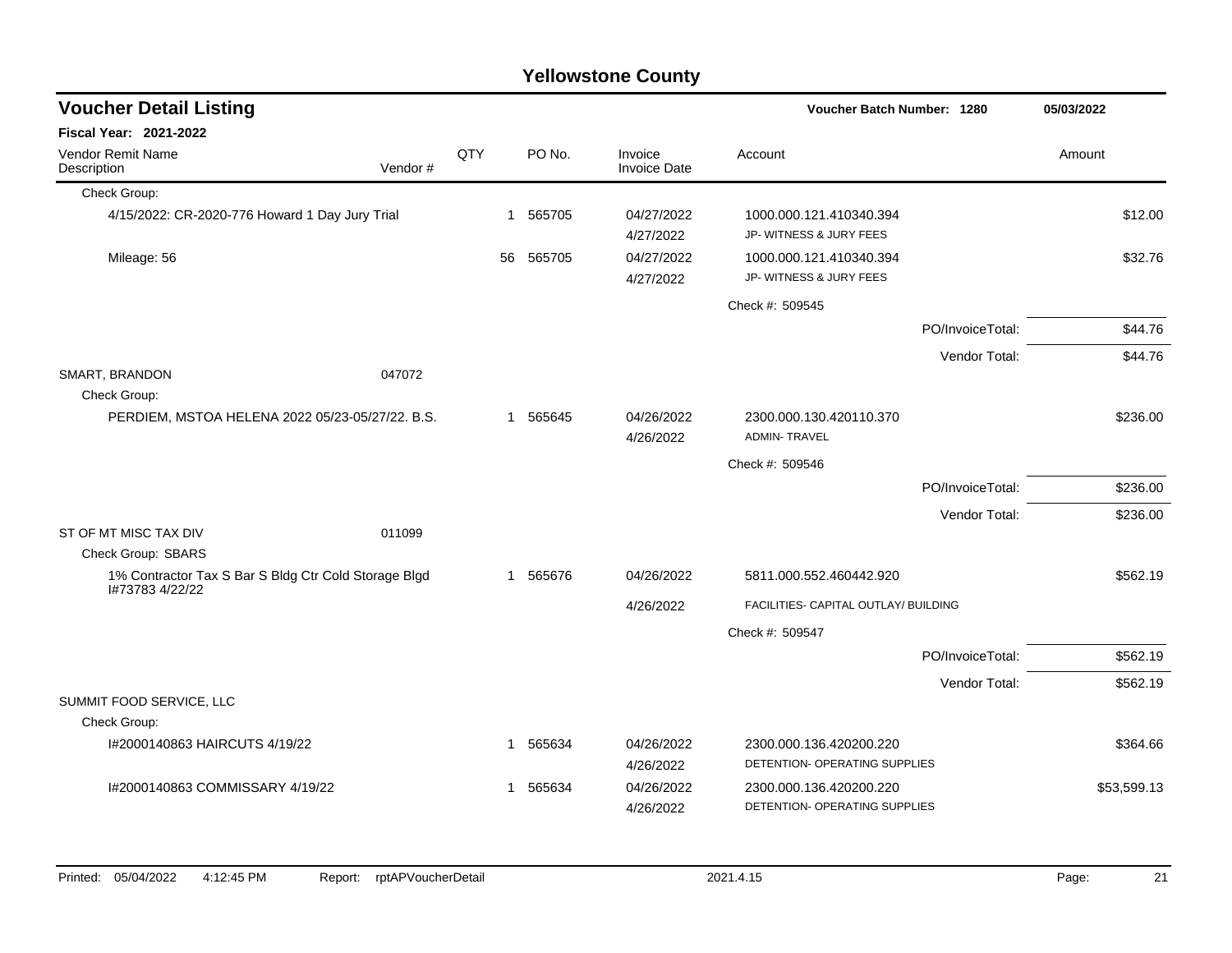| <b>Voucher Detail Listing</b>                                           | Voucher Batch Number: 1280 | 05/03/2022 |                        |                                |                                       |             |
|-------------------------------------------------------------------------|----------------------------|------------|------------------------|--------------------------------|---------------------------------------|-------------|
| Fiscal Year: 2021-2022                                                  |                            |            |                        |                                |                                       |             |
| Vendor Remit Name<br>Description                                        | Vendor#                    | QTY        | PO No.                 | Invoice<br><b>Invoice Date</b> | Account                               | Amount      |
| I#2000140864 INDIGENT SALES 4/19/22                                     |                            |            | 565634<br>$\mathbf{1}$ | 04/26/2022                     | 2300.000.136.420200.220               | \$6,721.71  |
|                                                                         |                            |            |                        | 4/26/2022                      | DETENTION- OPERATING SUPPLIES         |             |
|                                                                         |                            |            |                        |                                | Check #: 509548                       |             |
|                                                                         |                            |            |                        |                                | PO/InvoiceTotal:                      | \$60,685.50 |
|                                                                         |                            |            |                        |                                | Vendor Total:                         | \$60,685.50 |
| SYSCO FOOD SERVICES OF MT                                               | 002390                     |            |                        |                                |                                       |             |
| Check Group:                                                            |                            |            |                        |                                |                                       |             |
| I#343753983 Food Prod A#552174 4/20/22                                  |                            |            | 1 565674               | 04/26/2022                     | 5810.000.553.460442.223               | \$139.38    |
|                                                                         |                            |            |                        | 4/26/2022                      | METRA CONCESSIONS- FOOD               |             |
| I#343753984 Food Prod A#648519 4/20/22 Skybox<br>\$190.62/Grace \$95.31 |                            |            | 1 565674               | 04/26/2022                     | 5810.000.553.460442.228               | \$285.93    |
|                                                                         |                            |            |                        | 4/26/2022                      | METRA CONCESSIONS- FOOD-CATERING      |             |
| I#343753984 Clean Prod A#648519 4/20/22                                 |                            |            | 1 565674               | 04/26/2022                     | 5810.000.553.460442.220               | \$61.89     |
|                                                                         |                            |            |                        | 4/26/2022                      | METRA CONCESSIONS- OPERATING SUPPLIES |             |
|                                                                         |                            |            |                        |                                | Check #: 509549                       |             |
|                                                                         |                            |            |                        |                                | PO/InvoiceTotal:                      | \$487.20    |
|                                                                         |                            |            |                        |                                | Vendor Total:                         | \$487.20    |
| <b>TALMARK, HENRIK</b>                                                  | 040011                     |            |                        |                                |                                       |             |
| Check Group:                                                            |                            |            |                        |                                |                                       |             |
| 4/15/2022: CR-2020-776 Howard 1 Day Jury Trial                          |                            |            | 1 565684               | 04/27/2022                     | 1000.000.121.410340.394               | \$12.00     |
|                                                                         |                            |            |                        | 4/27/2022                      | JP- WITNESS & JURY FEES               |             |
| Mileage: 32                                                             |                            |            | 32 565684              | 04/27/2022                     | 1000.000.121.410340.394               | \$18.72     |
|                                                                         |                            |            |                        | 4/27/2022                      | JP- WITNESS & JURY FEES               |             |
|                                                                         |                            |            |                        |                                | Check #: 509550                       |             |
|                                                                         |                            |            |                        |                                | PO/InvoiceTotal:                      | \$30.72     |
|                                                                         |                            |            |                        |                                | Vendor Total:                         | \$30.72     |
| THOMPSON, JASON                                                         |                            |            |                        |                                |                                       |             |
| Check Group:                                                            |                            |            |                        |                                |                                       |             |
| PERDIEM, MSTOA HELENA 2022 05/23-05/27/22.<br>JASON T.                  |                            |            | 1 565672               | 04/26/2022                     | 2300.000.130.420110.370               | \$236.00    |
|                                                                         |                            |            |                        | 4/26/2022                      | <b>ADMIN-TRAVEL</b>                   |             |
| Printed: 05/04/2022<br>4:12:45 PM<br>Report:                            | rptAPVoucherDetail         |            |                        |                                | 2021.4.15                             | 22<br>Page: |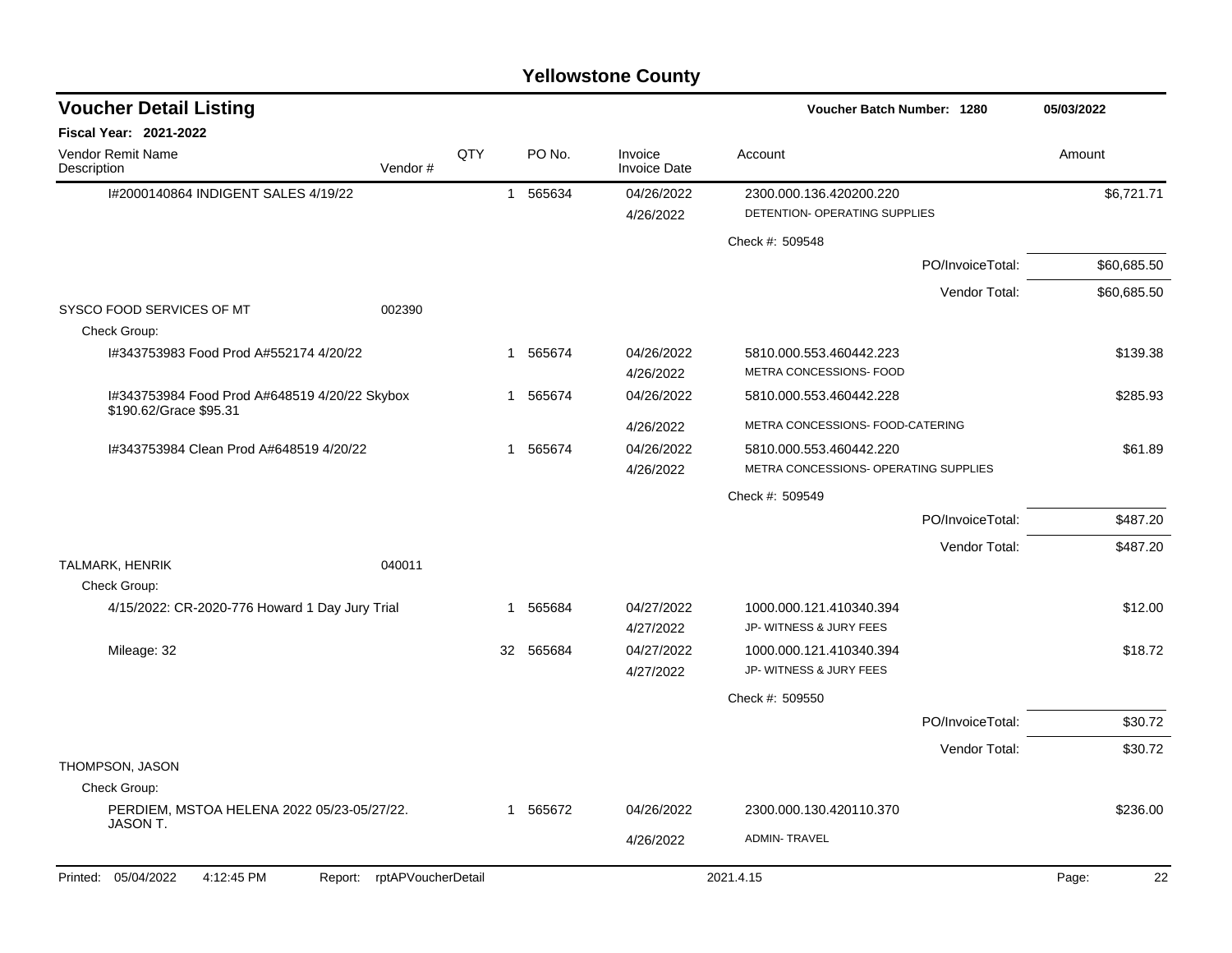| <b>Voucher Detail Listing</b>                           |     |    |           |                                | Voucher Batch Number: 1280                                   |                  | 05/03/2022 |
|---------------------------------------------------------|-----|----|-----------|--------------------------------|--------------------------------------------------------------|------------------|------------|
| <b>Fiscal Year: 2021-2022</b>                           |     |    |           |                                |                                                              |                  |            |
| Vendor Remit Name<br>Vendor#<br>Description             | QTY |    | PO No.    | Invoice<br><b>Invoice Date</b> | Account                                                      |                  | Amount     |
|                                                         |     |    |           |                                | Check #: 509551                                              |                  |            |
|                                                         |     |    |           |                                |                                                              | PO/InvoiceTotal: | \$236.00   |
|                                                         |     |    |           |                                |                                                              | Vendor Total:    | \$236.00   |
| THRONSON, STEVEN J                                      |     |    |           |                                |                                                              |                  |            |
| Check Group:                                            |     |    |           |                                |                                                              |                  |            |
| 4/15/2022: CR-2020-776 Howard 1 Day Jury Trial - Served |     |    | 1 565706  | 04/27/2022<br>4/27/2022        | 1000.000.121.410340.394<br>JP- WITNESS & JURY FEES           |                  | \$25.00    |
| Mileage: 14                                             |     |    | 14 565706 | 04/27/2022<br>4/27/2022        | 1000.000.121.410340.394<br>JP- WITNESS & JURY FEES           |                  | \$8.19     |
|                                                         |     |    |           |                                | Check #: 509552                                              |                  |            |
|                                                         |     |    |           |                                |                                                              | PO/InvoiceTotal: | \$33.19    |
|                                                         |     |    |           |                                |                                                              | Vendor Total:    | \$33.19    |
| TURNER, JESSE                                           |     |    |           |                                |                                                              |                  |            |
| Check Group:                                            |     |    |           |                                |                                                              |                  |            |
| PERDIEM, MSTOA HELENA 2022 05/23-05/27/22. J.T.         |     |    | 1 565667  | 04/26/2022<br>4/26/2022        | 2300.000.130.420110.370<br><b>ADMIN-TRAVEL</b>               |                  | \$236.00   |
|                                                         |     |    |           |                                | Check #: 509553                                              |                  |            |
|                                                         |     |    |           |                                |                                                              | PO/InvoiceTotal: | \$236.00   |
|                                                         |     |    |           |                                |                                                              | Vendor Total:    | \$236.00   |
| UNIFORMS2GEAR, INC                                      |     |    |           |                                |                                                              |                  |            |
| Check Group:                                            |     |    |           |                                |                                                              |                  |            |
| 1#121540 LOOP VELCRO PATCH 12/29/21                     |     |    | 42 565633 | 04/26/2022                     | 2300.000.136.420200.229<br>DETENTION- CLOTHING/UNIFORM STAFF |                  | \$168.00   |
|                                                         |     |    |           | 4/26/2022                      |                                                              |                  |            |
| 1#121540 ADD PATCH 12/29/21                             |     | 42 | 565633    | 04/26/2022<br>4/26/2022        | 2300.000.136.420200.229<br>DETENTION- CLOTHING/UNIFORM STAFF |                  | \$168.00   |
|                                                         |     | 1  |           |                                |                                                              |                  |            |
| I#121540 ADD PATCH 12/29/21                             |     |    | 565633    | 04/26/2022<br>4/26/2022        | 2300.000.136.420200.229<br>DETENTION- CLOTHING/UNIFORM STAFF |                  | \$4.00     |
|                                                         |     |    |           |                                |                                                              |                  |            |
| I#2022020133 TACT PANTS 2/10/22                         |     | 6  | 565633    | 04/26/2022<br>4/26/2022        | 2300.000.136.420200.229<br>DETENTION- CLOTHING/UNIFORM STAFF |                  | \$287.28   |
|                                                         |     |    |           |                                |                                                              |                  |            |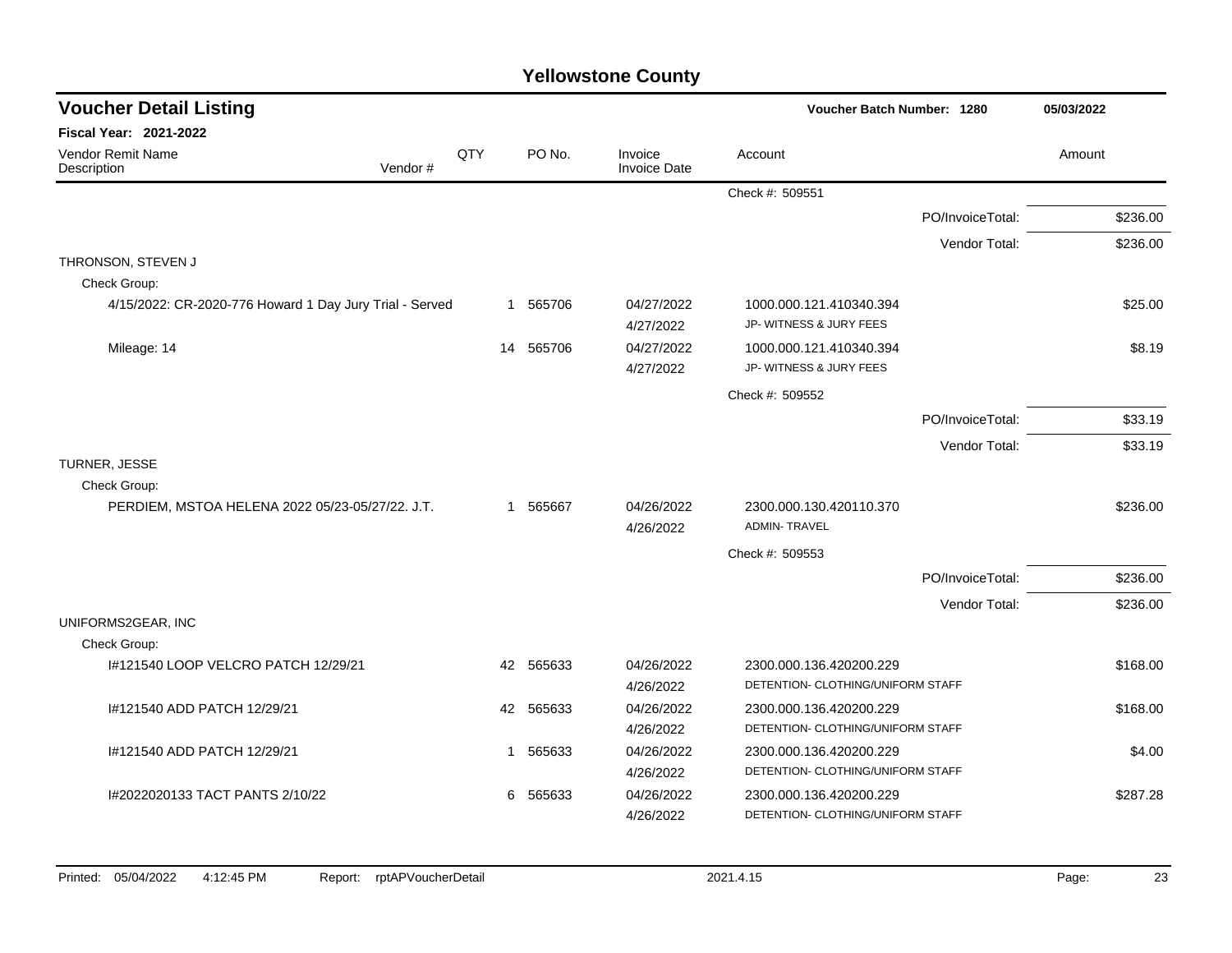| <b>Voucher Detail Listing</b>                                   |         |     |           |                                | Voucher Batch Number: 1280        |                  | 05/03/2022  |
|-----------------------------------------------------------------|---------|-----|-----------|--------------------------------|-----------------------------------|------------------|-------------|
| Fiscal Year: 2021-2022                                          |         |     |           |                                |                                   |                  |             |
| Vendor Remit Name<br>Description                                | Vendor# | QTY | PO No.    | Invoice<br><b>Invoice Date</b> | Account                           |                  | Amount      |
| I#2022020133 2/10/22                                            |         |     | 4 565633  | 04/26/2022                     | 2300.000.136.420200.229           |                  | \$209.56    |
|                                                                 |         |     |           | 4/26/2022                      | DETENTION- CLOTHING/UNIFORM STAFF |                  |             |
| I#2022020133 TDU SHIRT SHORT 2/10/22                            |         |     | 4 565633  | 04/26/2022                     | 2300.000.136.420200.229           |                  | \$197.00    |
|                                                                 |         |     |           | 4/26/2022                      | DETENTION- CLOTHING/UNIFORM STAFF |                  |             |
| 1#121540 LOOP VELCOR PATCH 12/29/21                             |         |     | 10 565633 | 04/26/2022                     | 2300.000.136.420200.229           |                  | \$40.00     |
|                                                                 |         |     |           | 4/26/2022                      | DETENTION- CLOTHING/UNIFORM STAFF |                  |             |
| I#121540 ADD PATCH 12/29/21                                     |         |     | 10 565633 | 04/26/2022                     | 2300.000.136.420200.229           |                  | \$40.00     |
|                                                                 |         |     |           | 4/26/2022                      | DETENTION- CLOTHING/UNIFORM STAFF |                  |             |
| I#121540 LOOP VELCRO PATCH 12/29/21                             |         | 1   | 565633    | 04/26/2022                     | 2300.000.136.420200.229           |                  | \$4.00      |
|                                                                 |         |     |           | 4/26/2022                      | DETENTION- CLOTHING/UNIFORM STAFF |                  |             |
| 1#121540 ADD VELCRO PATCH 12/29/21                              |         |     | 2 565633  | 04/26/2022                     | 2300.000.136.420200.229           |                  | \$8.00      |
|                                                                 |         |     |           | 4/26/2022                      | DETENTION- CLOTHING/UNIFORM STAFF |                  |             |
| #121540 ADD PATCH 12/29/21                                      |         | 2   | 565633    | 04/26/2022                     | 2300.000.136.420200.229           |                  | \$8.00      |
|                                                                 |         |     |           | 4/26/2022                      | DETENTION- CLOTHING/UNIFORM STAFF |                  |             |
| 1#121540 ADD LOOP VELCRO PATCH 12/29/21                         |         | 25  | 565633    | 04/26/2022                     | 2300.000.136.420200.229           |                  | \$100.00    |
|                                                                 |         |     |           | 4/26/2022                      | DETENTION- CLOTHING/UNIFORM STAFF |                  |             |
| I#121540 ADD PATCH 12/29/21                                     |         | 25  | 565633    | 04/26/2022                     | 2300.000.136.420200.229           |                  | \$100.00    |
|                                                                 |         |     |           | 4/26/2022                      | DETENTION- CLOTHING/UNIFORM STAFF |                  |             |
|                                                                 |         |     |           |                                | Check #: 509554                   |                  |             |
|                                                                 |         |     |           |                                |                                   | PO/InvoiceTotal: | \$1,333.84  |
|                                                                 |         |     |           |                                |                                   | Vendor Total:    | \$1,333.84  |
| UNIVERSAL AWARDS                                                | 006170  |     |           |                                |                                   |                  |             |
| Check Group:                                                    |         |     |           |                                |                                   |                  |             |
| 1#262213-1 PLAGUE JAMES KAMMINGA 11/24/21                       |         |     | 1 565711  | 04/27/2022                     | 1000.000.199.411800.740           |                  | \$29.50     |
|                                                                 |         |     |           | 4/27/2022                      | <b>MISC-AWARDS</b>                |                  |             |
| 1#263067 PLAQUES BILL DUTCHER, MARY MATTESON<br>12/13/21        |         |     | 1 565711  | 04/27/2022                     | 1000.000.199.411800.740           |                  | \$59.00     |
|                                                                 |         |     |           | 4/27/2022                      | <b>MISC-AWARDS</b>                |                  |             |
|                                                                 |         |     |           |                                | Check #: 509555                   |                  |             |
|                                                                 |         |     |           |                                |                                   | PO/InvoiceTotal: | \$88.50     |
|                                                                 |         |     |           |                                |                                   | Vendor Total:    | \$88.50     |
| Printed: 05/04/2022<br>4:12:45 PM<br>Report: rptAPVoucherDetail |         |     |           |                                | 2021.4.15                         |                  | 24<br>Page: |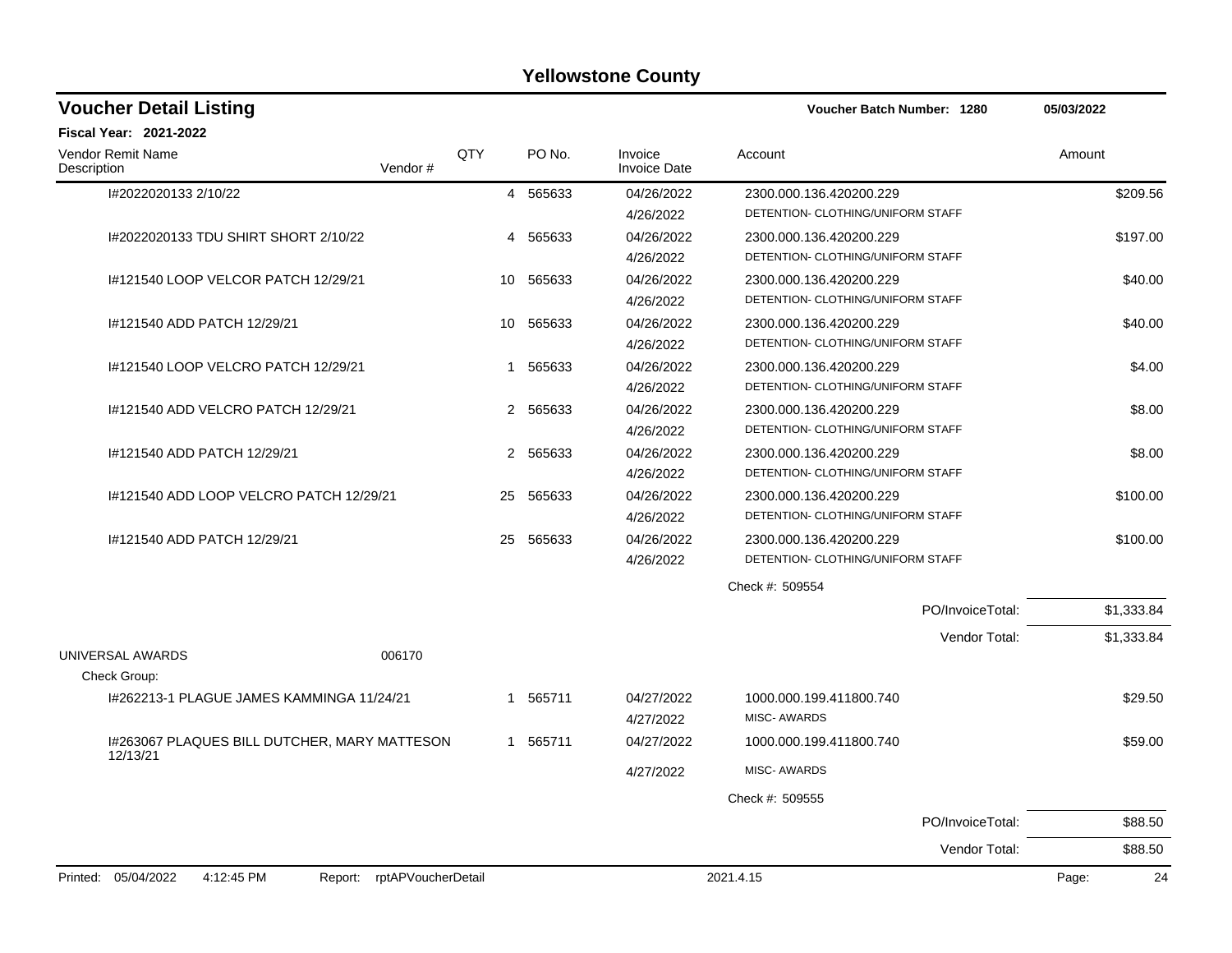| <b>Voucher Detail Listing</b>                                   |         |     |              |        |                                | Voucher Batch Number: 1280                         | 05/03/2022       |        |          |
|-----------------------------------------------------------------|---------|-----|--------------|--------|--------------------------------|----------------------------------------------------|------------------|--------|----------|
| <b>Fiscal Year: 2021-2022</b>                                   |         |     |              |        |                                |                                                    |                  |        |          |
| Vendor Remit Name<br>Description                                | Vendor# | QTY |              | PO No. | Invoice<br><b>Invoice Date</b> | Account                                            |                  | Amount |          |
| WALKER, JEANNE.                                                 |         |     |              |        |                                |                                                    |                  |        |          |
| Check Group:                                                    |         |     |              |        |                                |                                                    |                  |        |          |
| Order#7358354 - Montana 4 Year Bond                             |         |     | $\mathbf{1}$ | 565669 | 04/26/2022<br>4/26/2022        | 1000.000.121.410340.210<br>JP- OFFICE SUPPLIES     |                  |        | \$70.00  |
| Receipt# 761495 - Notary Certificate                            |         |     | 1            | 565669 | 04/26/2022<br>4/26/2022        | 1000.000.121.410340.210<br>JP- OFFICE SUPPLIES     |                  |        | \$25.00  |
| Order# 94703 - Notary Seal Stamp, Notary Records<br>Journal     |         |     | 1            | 565669 | 04/26/2022                     | 1000.000.121.410340.210                            |                  |        | \$40.00  |
|                                                                 |         |     |              |        | 4/26/2022                      | JP- OFFICE SUPPLIES                                |                  |        |          |
|                                                                 |         |     |              |        |                                | Check #: 509556                                    |                  |        |          |
|                                                                 |         |     |              |        |                                |                                                    | PO/InvoiceTotal: |        | \$135.00 |
|                                                                 |         |     |              |        |                                |                                                    | Vendor Total:    |        | \$135.00 |
| WALKER, ROBERT P<br>Check Group:                                |         |     |              |        |                                |                                                    |                  |        |          |
| 4/15/2022: CR-2020-776 Howard 1 Day Jury Trial - Served         |         |     | $\mathbf{1}$ | 565707 | 04/27/2022<br>4/27/2022        | 1000.000.121.410340.394<br>JP- WITNESS & JURY FEES |                  |        | \$25.00  |
| Mileage: 10                                                     |         |     | 10           | 565707 | 04/27/2022<br>4/27/2022        | 1000.000.121.410340.394<br>JP- WITNESS & JURY FEES |                  |        | \$5.85   |
|                                                                 |         |     |              |        |                                | Check #: 509557                                    |                  |        |          |
|                                                                 |         |     |              |        |                                |                                                    | PO/InvoiceTotal: |        | \$30.85  |
|                                                                 |         |     |              |        |                                |                                                    | Vendor Total:    |        | \$30.85  |
| WYSE, SPENCER                                                   |         |     |              |        |                                |                                                    |                  |        |          |
| Check Group:<br>PERDIEM, MSTOA HELENA 2022 05/23-05/27/22. S.W. |         |     | 1            | 565666 | 04/26/2022<br>4/26/2022        | 2300.000.130.420110.370<br><b>ADMIN-TRAVEL</b>     |                  |        | \$236.00 |
|                                                                 |         |     |              |        |                                | Check #: 509558                                    |                  |        |          |
|                                                                 |         |     |              |        |                                |                                                    | PO/InvoiceTotal: |        | \$236.00 |
|                                                                 |         |     |              |        |                                |                                                    | Vendor Total:    |        | \$236.00 |
| YELLOWSTONE VALLEY ELECTRIC<br>Check Group:                     | 006770  |     |              |        |                                |                                                    |                  |        |          |